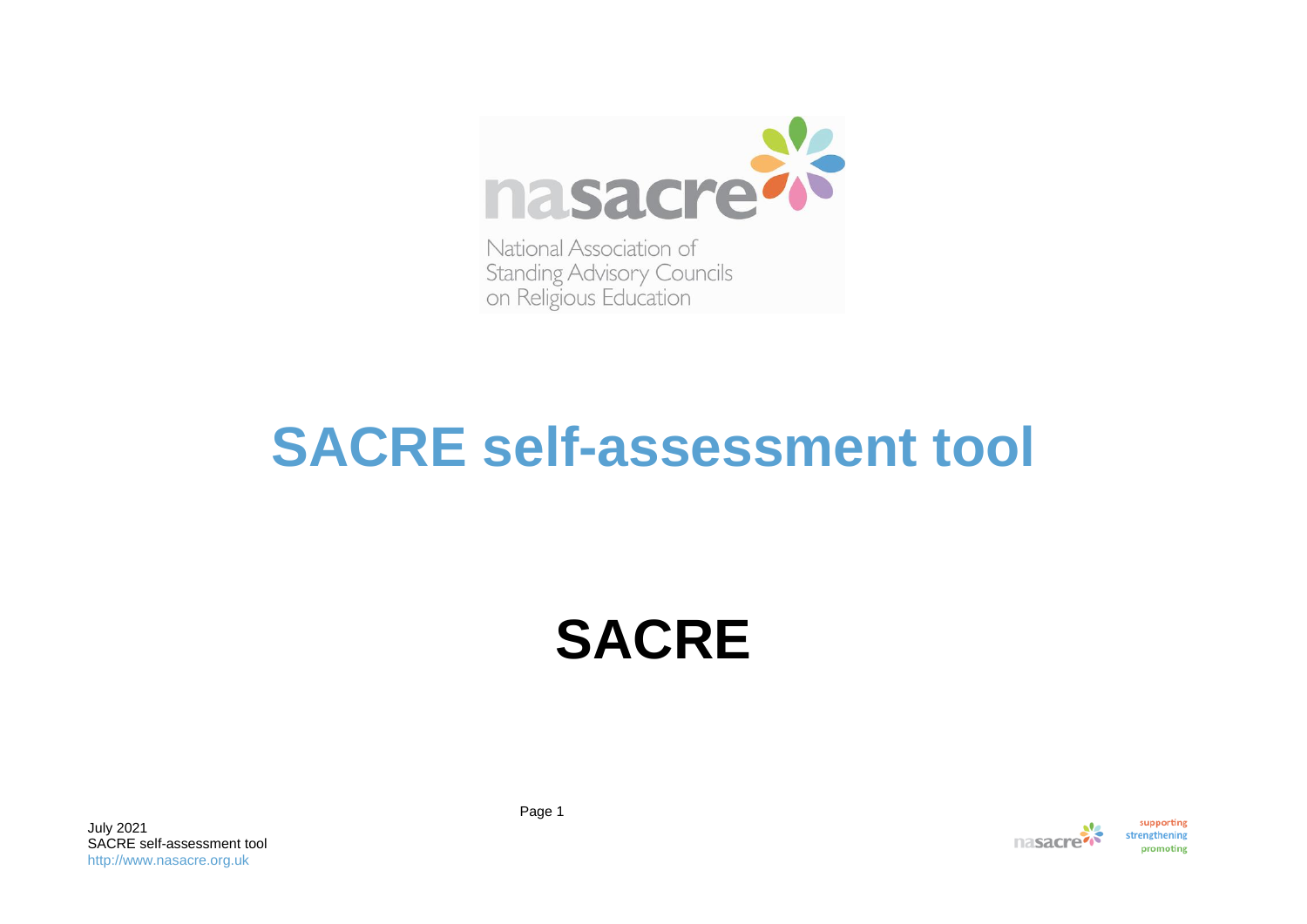## **The SACRE Self Evaluation Toolkit**

#### **Introduction**

This tool has been created to help SACREs in their essential role to advise the Local Authority (LA) in meeting the entitlement of pupils across the LA to engage in high quality Religious Education (RE) and Collective Worship (CW) and to support the LA to reflect on its practice. In an educational context where standards and accountability are at the top of the agenda, a SACRE's work has become increasingly challenging and diverse, but also more rewarding and stimulating. Good SACREs will therefore tackle their responsibilities as opportunities, with enthusiasm, whilst recognising the need for realistic and ongoing appraisal and self-review.

In many ways, SACREs reflect the work of governing bodies in schools, in so far as they act as critical friends to the LA on matters of RE and CW. Like school governors, members are unpaid volunteers who give up their time to support RE and CW locally.

This toolkit is an amended version of the 2015 document. It takes account of changes in inspection arrangements and in the role of LAs, and of the development of maintained schools independent of their LA. It is designed to help individual SACREs evaluate their effectiveness, including considering their impact on pupils' educational experience and learning. It also helps SACREs review their organisational patterns and structures, and their partnership with the LA and other key stakeholders.

The toolkit highlights five key dimensions of SACRE's work and provides exemplification of good practice. A SACRE that uses this self-evaluation guidance should gain a clear picture of its strengths, identify areas for further development, and establish key priorities for action.

The DCSF publication "Religious education in English schools: Non-statutory guidance" (2010) ("the Guidance") remains the most recent official statement in this field: [https://www.gov.uk/government/publications/religious-education-guidance-in-english-schools-non-statutory-guidance-2010.](https://www.gov.uk/government/publications/religious-education-guidance-in-english-schools-non-statutory-guidance-2010) The Guidance sets out the responsibilities of SACREs and LAs as well as those of other stakeholders in RE. Key summaries from the Guidance are included in the Annex to this document.

#### **Rationale**

The SACRE self-evaluation toolkit focuses on the following five aspects of the work of SACREs:

- 1. Management of the SACRE and building the partnership between the SACRE, the LA and other key stakeholders
- 2. Promoting improvement in the standards, the quality of teaching, and provision in RE
- 3. Evaluating the effectiveness of the locally agreed syllabus
- 4. Promoting improvement in the provision and quality of collective worship
- 5. Contributing to cohesion across the community and the promotion of social and racial harmony.

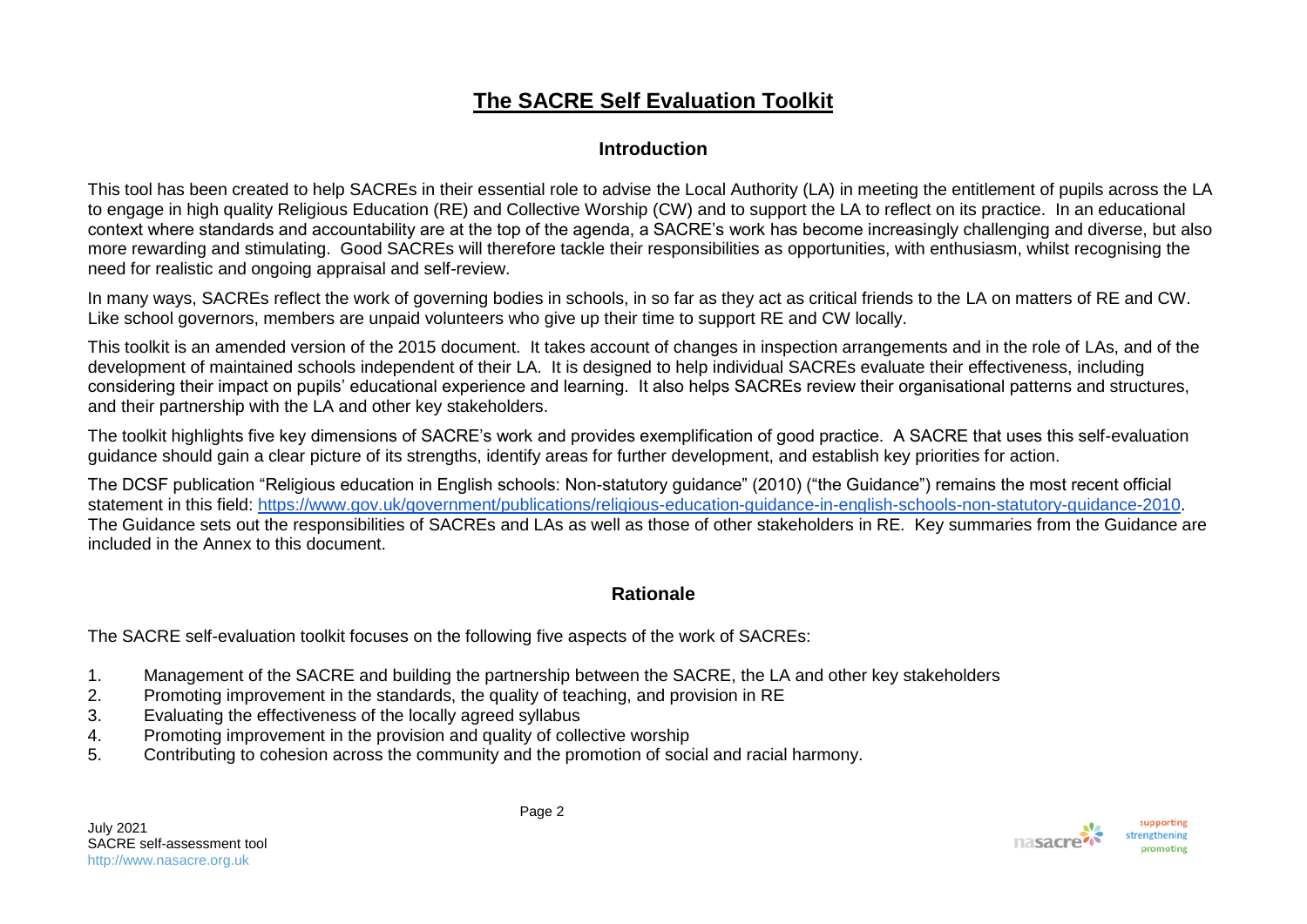Each aspect forms a section within the toolkit and each section is divided into focus questions to help SACREs explore their provision. Descriptors for 'Requires improvement/struggling', 'Developing', 'Established' and 'Advanced' practice will enable SACREs to evaluate their standing within each focus question.

In the final column, SACREs may wish to identify any issues and action points within that focus, as appropriate. Key priorities can then be identified at the end of each section to inform the development of an action plan.

The intention is that, over time, exemplars of good practice from different SACREs will be made available on an open website, together with annual reports, as a way of adding further support to SACREs and LAs. Clearly the capacity of any SACRE to make the most of this will be dependent on the extent of the support it receives from, and the quality of its relationship with the LA.

SACREs are invited to use the format of this evaluation in conjunction with their annual report.

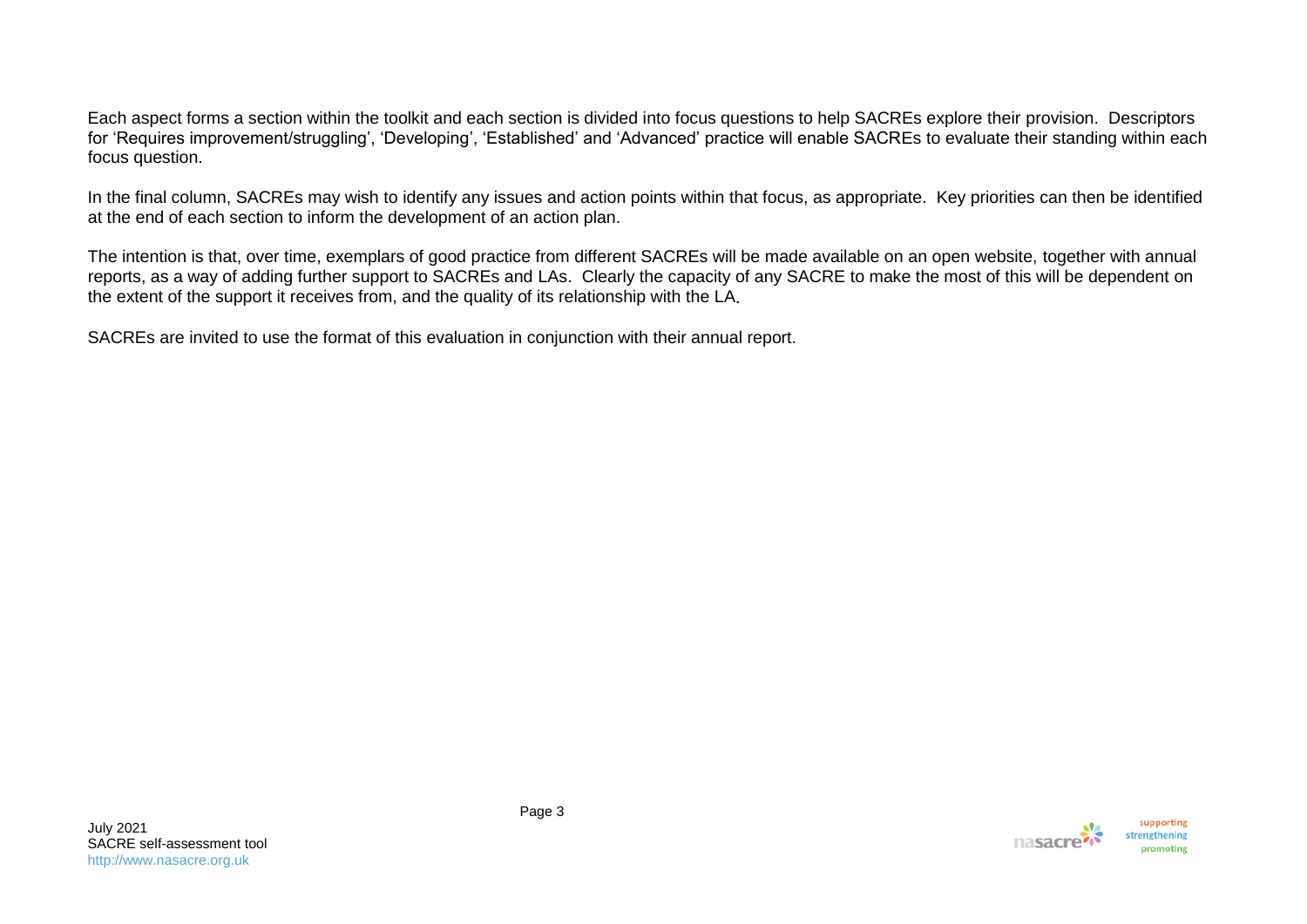## **Section 1: Management of the SACRE and partnership with the LA and other key stakeholders**

#### *How far does the SACRE's partnership with the LA enable it to carry out its responsibilities effectively?*

*(Taken from 2010 DfE Checklist for an effective partnership between an LA and its SACRE/ASC)*

- Does the LA and the SACRE/ASC carry out their statutory duties?
- Is SACRE/ASC properly resourced and well supported by subject specialist advice and training?
- Do members of the SACRE/ASC have a shared vision and understanding of their aims and purpose, seeking to sustain their positive work in the light of changing needs and priorities?
- Are SACRE/ASC meetings purposeful and focused on the major priorities of improving the quality of RE (and CW) in schools?
- Is the SACRE/ASC well informed about the quality of RE in schools and about wider LA and national priorities and developments affecting the subject?
- Has the LA adopted a high-quality agreed syllabus that provides a good grounding for planning, teaching and learning in RE and enables the schools to deliver RE as part of a coherent curriculum?
- Is there an effective process of reviewing, revising, implementing, monitoring and evaluating the locally agreed syllabus?
- How far does the SACRE's partnership with the LA enable it to help teachers and schools raise standards in RE and the quality of RE teaching?
- How far does the SACRE contribute effectively to the community cohesion agenda by supporting inclusion in schools and improving engagement within the community?

LAs must adequately fund SACREs to enable them to carry out their statutory duties and to support high quality RE and collective worship in schools.<sup>1</sup> We consider 2% of the CSSB to be a reasonable spend to enable this. LAs must set aside sufficient money to ensure the Agreed Syllabus review can be effective every five years. We reiterate that as a minimum expectation, LAs must provide the following:

- a clerk
- a professional officer who has expertise in RE curriculum design
- a publicly accessible place to meet
- the reasonable expenses of members
- publishing the agreed syllabus and other SACRE materials (including agendas and minutes), most usually on the LA website
- NASACRE subscription and AGM attendance.

1. The Minister for School Standards, Nick Gibb MP, included this statement in response to a parliamentary question from Stephen Timms MP: "If the Department is informed that an individual SACRE or ASC is experiencing difficulties in fulfilling its statutory duties, the Department will contact the local authority to remind them of their duty to support their activities satisfactorily"

2021HC Deb,28 March 2018, c[W https://questions-statements.parliament.uk/written-questions/detail/2018-03-28/134697](https://questions-statements.parliament.uk/written-questions/detail/2018-03-28/134697)

#### 1 *[ibid.](https://assets.publishing.service.gov.uk/government/uploads/system/uploads/attachment_data/file/190260/DCSF-00114-2010.pdf)*, page 11

 $\overline{a}$ 

July 2021 SACRE self-assessment tool [http://www.nasacre.org.uk](http://www.nasacre.org.uk/)

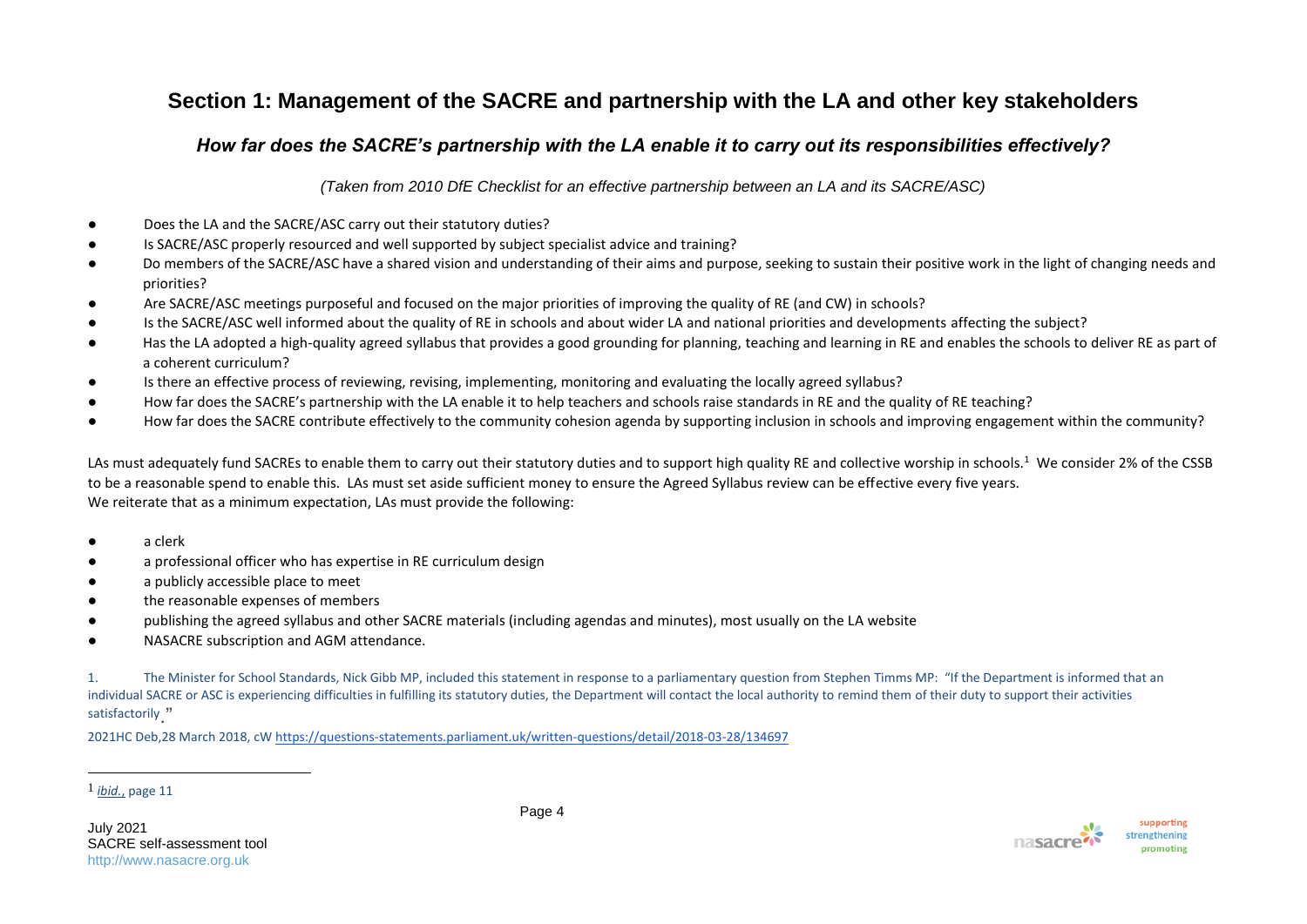The relationship between a Local Authority and its SACRE is essentially one of partnership and collaboration, with mutual obligations and statutory responsibilities. So that a SACRE can advise and act effectively for the LA in the field of Religious Education and Collective Worship, the LA must ensure not only that there is a local SACRE, but also that it is able to fulfil its functions. The extent to which a SACRE is supported by funding and personnel, will determine how well individuals and committees can work together. Where a SACRE is valued by the LA, it is more likely that members of the SACRE will be able to contribute both to SACRE's work and to the LA's wider strategic objectives.

By bringing together many local stakeholders (faith/belief communities, teachers, local politicians and co-optees such as universities and parents) into a statutory body, SACREs can act positively for LAs as a sounding board on their core business of RE and CW, and also on wider strategic educational objectives such as raising standards, narrowing the gap and promoting community cohesion, as well as community matters related to interfaith collaboration and wellbeing. Core and value-added functions work best when the SACRE is appropriately supported, resourced and managed, and when channels of communication with the LA are good.

The potential for SACREs to contribute more widely is dependent on SACRE members feeling that the meetings are outward looking, focused on pupil needs, purposeful and enjoyable. This can be achieved, for example, by meeting in different locations (schools, places of worship, cultural centres and council meeting rooms) and by ensuring that all members feel they are equal partners whose views and experiences are sought, listened to and valued.

Alongside this, SACRE has the power to develop structural relationships with academies, etc. by exploring ways in which an academy "presence" can be incorporated into SACRE, e.g., by co-options (non-voting), through additional places in Group C (teacher organisations), or by creating a non-voting notional "Group E" (as had been envisaged in the Grant Maintained era). Similar considerations apply to the ASC. Although the legal framework would currently not allow voting rights to any distinct academy representation, SACREs and ASCs would surely not wish to proceed with decisions which were clearly not acceptable to the academy sector represented in their wider membership.

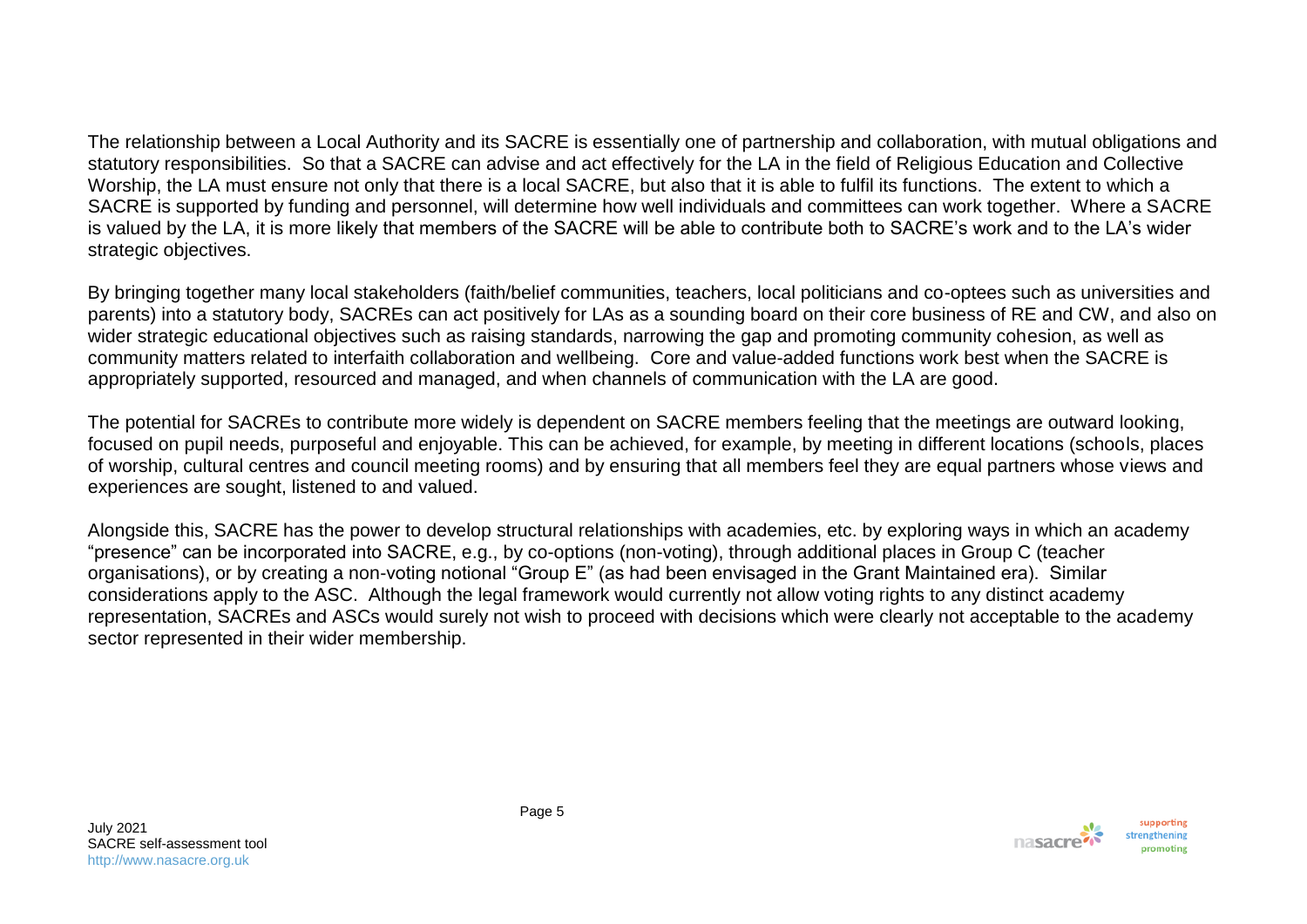| Key Area: 1a - Funding: Professional and financial support                                      |                                                                                                                                                                                                                                                                                                                                                                                                                                                                                                                                                                                                                               |  |
|-------------------------------------------------------------------------------------------------|-------------------------------------------------------------------------------------------------------------------------------------------------------------------------------------------------------------------------------------------------------------------------------------------------------------------------------------------------------------------------------------------------------------------------------------------------------------------------------------------------------------------------------------------------------------------------------------------------------------------------------|--|
| How well supported and resourced is SACRE, by the LA exercising its statutory responsibilities? |                                                                                                                                                                                                                                                                                                                                                                                                                                                                                                                                                                                                                               |  |
| <b>Requires</b>                                                                                 | have no financial or management support to help SACRE to meet and operate. Members are unable to                                                                                                                                                                                                                                                                                                                                                                                                                                                                                                                              |  |
| improvement/struggling                                                                          | communicate with each other. There is no professional support.                                                                                                                                                                                                                                                                                                                                                                                                                                                                                                                                                                |  |
| A SACRE in this position would:                                                                 |                                                                                                                                                                                                                                                                                                                                                                                                                                                                                                                                                                                                                               |  |
| <b>Developing</b><br>A SACRE with developing<br>practice would:                                 | have financial and management support to allow it to exist. Representatives of the LA receive papers and/or<br>attend meetings but there is limited subject specialist advice available. There are resources for basic SACRE<br>functions (such as a place to meet and a minute taker) but there is no specific budget for the SACRE and<br>little opportunity for the SACRE to take initiatives requiring funding.                                                                                                                                                                                                           |  |
| <b>Established</b><br>A SACRE with established<br>practice would:                               | access to some subject specialist advice and is informed of local and national initiatives. The LA is<br>represented at meetings and can provide a means of communication with the wider LA. The SACRE has a<br>modest budget which enables it to fund some initiatives. Meetings are clerked and the clerk maintains<br>communication with the Chair and other members between meetings as needed.                                                                                                                                                                                                                           |  |
| <b>Advanced</b><br>A SACRE with advanced<br>practice would:                                     | be well supported by a subject specialist who provides effective advice and is well informed about the<br>provision and quality of RE in the LA and about national developments. Representatives of the LA attend<br>meetings and the SACRE is also attended by a lead officer from the LA who can provide a strong link<br>between the work of the SACRE and the wider LA. SACRE's plans are linked to other local work and<br>projects. SACRE has a strategic, costed development plan.<br>The SACRE has access to funds to enable it to make decisions about its priorities and ensure these can be<br>properly resourced. |  |
| Where are we and where do<br>we find evidence to support<br>this?                               |                                                                                                                                                                                                                                                                                                                                                                                                                                                                                                                                                                                                                               |  |

| Key Area: 1b - SACRE meetings                                   |                                                                                                                                                                                                                                                                                                                                                                    |  |
|-----------------------------------------------------------------|--------------------------------------------------------------------------------------------------------------------------------------------------------------------------------------------------------------------------------------------------------------------------------------------------------------------------------------------------------------------|--|
|                                                                 | How purposeful, inclusive, representative and effective are SACRE meetings?                                                                                                                                                                                                                                                                                        |  |
| <b>Requires</b>                                                 | not hold regular meetings, if they meet at all. Any meeting held is purely to demonstrate that the LA has                                                                                                                                                                                                                                                          |  |
| improvement/struggling                                          | allowed SACRE to meet.                                                                                                                                                                                                                                                                                                                                             |  |
| A SACRE in this position would:                                 |                                                                                                                                                                                                                                                                                                                                                                    |  |
| <b>Developing</b><br>A SACRE with developing<br>practice would: | hold meetings regularly with:<br>routine administrative arrangements<br>appropriate distribution of agendas and papers<br>Business is dealt with in a prompt and orderly way. There is limited opportunity for SACRE members to<br>contribute to the work apart from attending meetings. Business tends to be focused solely on routine<br>statutory requirements. |  |

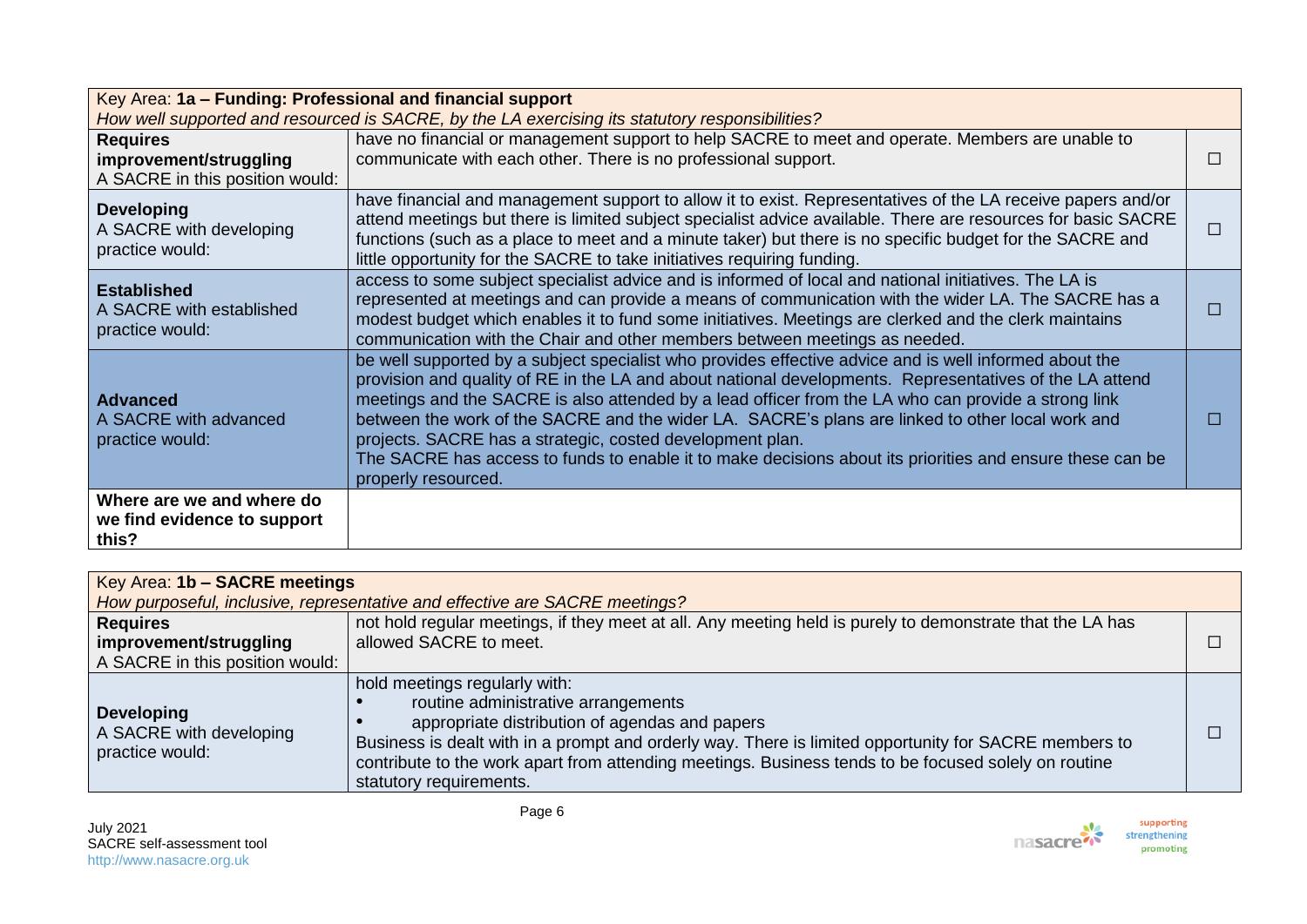| <b>Established</b><br>A SACRE with established<br>practice would: | have good attendance where all four committees are well represented and meetings are quorate.<br>Agendas and papers are distributed well in advance ensuring all members have time to consider them<br>carefully, consulting when relevant their representing/sponsoring bodies. There are some opportunities for<br>teachers and representatives of faith and worldview communities to be invited to share their work.<br>Meetings are well managed with strong contributions from a wide range of members.<br>Meetings move beyond routine matters to consider wider issues about the quality of RE and CW.                                            |  |
|-------------------------------------------------------------------|----------------------------------------------------------------------------------------------------------------------------------------------------------------------------------------------------------------------------------------------------------------------------------------------------------------------------------------------------------------------------------------------------------------------------------------------------------------------------------------------------------------------------------------------------------------------------------------------------------------------------------------------------------|--|
| <b>Advanced</b><br>A SACRE with advanced<br>practice would:       | have SACRE members contributing to the development of the agenda and strategic development plan.<br>Meetings will be lively and purposeful with a wide variety of contributions focused on the major priorities for<br>improvement in schools. Teachers and representatives of faith and worldview communities regularly attend<br>and participate fully in meetings, sharing their experience and insights. Meetings are held in a variety of<br>venues, including council venues, local places of worship and schools. Procedures have been put in place<br>so that meaningful contact can be made with and between members outside of SACRE meetings. |  |
| Where are we and where do<br>we find evidence to support<br>this? |                                                                                                                                                                                                                                                                                                                                                                                                                                                                                                                                                                                                                                                          |  |

| Key Area: 1c - Membership and training                            |                                                                                                                                                                                                                                                                                                                                                              |  |
|-------------------------------------------------------------------|--------------------------------------------------------------------------------------------------------------------------------------------------------------------------------------------------------------------------------------------------------------------------------------------------------------------------------------------------------------|--|
|                                                                   | To what extent is the membership of SACRE able to fulfil SACRE's purpose?                                                                                                                                                                                                                                                                                    |  |
| <b>Requires</b>                                                   | have no membership list. SACREs constitution is not fit for purpose and needs revision. The Local Authority                                                                                                                                                                                                                                                  |  |
| improvement/struggling                                            | struggles to fill all places on SACRE, SACRE members have no regular training provided.                                                                                                                                                                                                                                                                      |  |
| A SACRE in this position would:                                   |                                                                                                                                                                                                                                                                                                                                                              |  |
| <b>Developing</b>                                                 | have a membership that fulfils the basic statutory obligations. Arrangements to fill vacancies are not always                                                                                                                                                                                                                                                |  |
| A SACRE with developing                                           | pursued effectively. There are limited induction and training opportunities for SACRE members.                                                                                                                                                                                                                                                               |  |
| practice would:                                                   |                                                                                                                                                                                                                                                                                                                                                              |  |
| <b>Established</b>                                                | have an active membership that strongly reflects the diversity of the wider religious/worldview and                                                                                                                                                                                                                                                          |  |
| A SACRE with established                                          | professional community. There is regular induction training and processes for new members. There are good                                                                                                                                                                                                                                                    |  |
| practice would:                                                   | opportunities for SACRE members to participate in training activities.                                                                                                                                                                                                                                                                                       |  |
| <b>Advanced</b><br>A SACRE with advanced<br>practice would:       | make good use of co-option to ensure membership of the SACRE is well informed and is highly<br>representative of the diversity of the local community. There is a strong and co-ordinated programme of<br>induction, and training opportunities for SACRE members. There are robust systems in place for succession<br>planning for members and SACRE roles. |  |
| Where are we and where do<br>we find evidence to support<br>this? |                                                                                                                                                                                                                                                                                                                                                              |  |

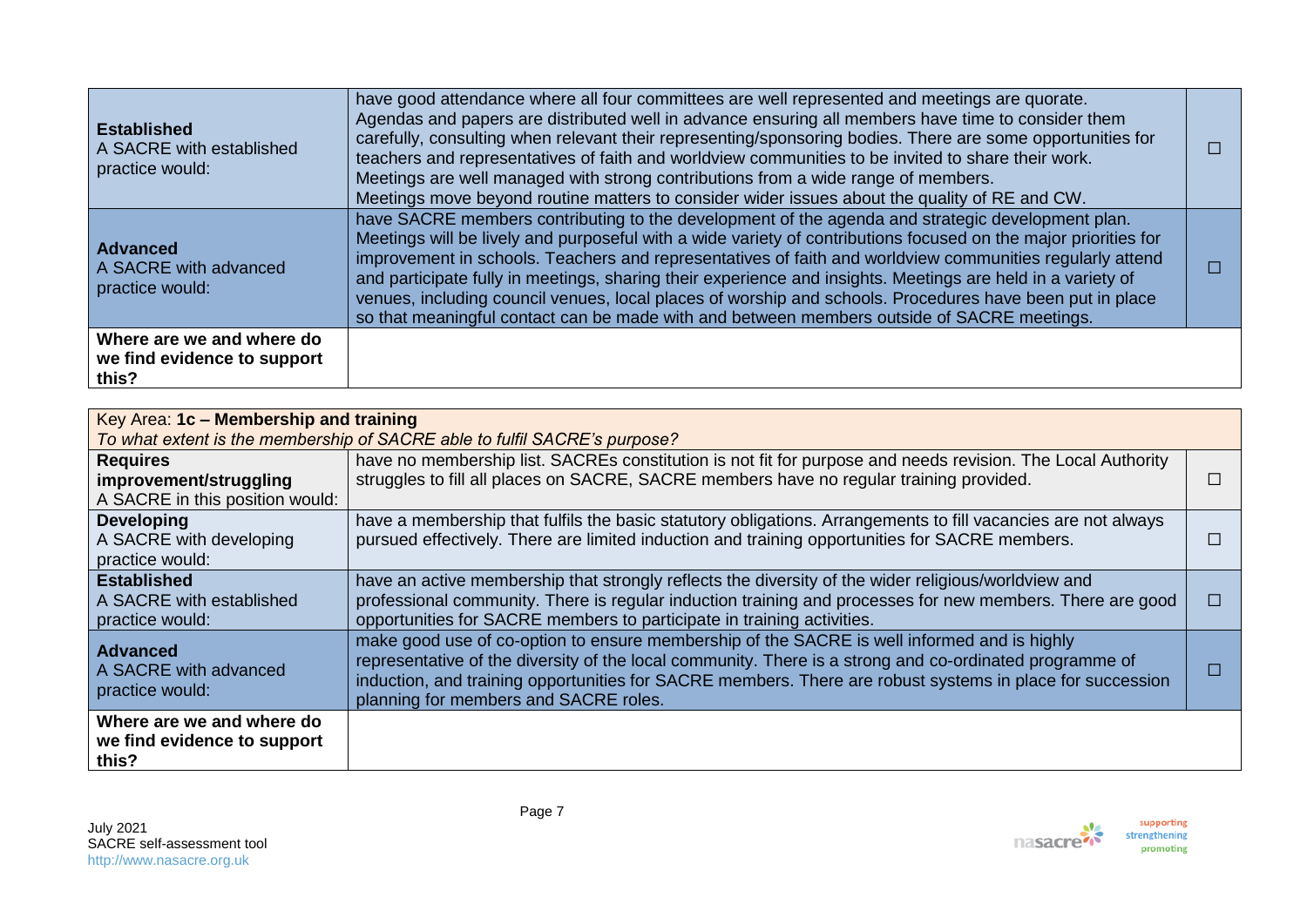| Key Area: 1d - Improvement/development planning                                                                    |                                                                                                                                                                                                                                                                                                                                                                                                                                                                                                                     |   |
|--------------------------------------------------------------------------------------------------------------------|---------------------------------------------------------------------------------------------------------------------------------------------------------------------------------------------------------------------------------------------------------------------------------------------------------------------------------------------------------------------------------------------------------------------------------------------------------------------------------------------------------------------|---|
| How effective are the priorities and actions identified by SACRE in improving the experience of pupils in schools? |                                                                                                                                                                                                                                                                                                                                                                                                                                                                                                                     |   |
| <b>Requires</b>                                                                                                    | have no development plan to focus future work. There is no knowledge of areas where the priorities of the                                                                                                                                                                                                                                                                                                                                                                                                           |   |
| improvement/struggling                                                                                             | LA's development / improvement plan potentially could link to the work of the SACRE.                                                                                                                                                                                                                                                                                                                                                                                                                                |   |
| A SACRE in this position would:                                                                                    |                                                                                                                                                                                                                                                                                                                                                                                                                                                                                                                     |   |
| <b>Developing</b>                                                                                                  | have little overt linkage between the priorities of the LA's development / improvement plan and the work of                                                                                                                                                                                                                                                                                                                                                                                                         |   |
| A SACRE with developing                                                                                            | the SACRE. SACRE has limited awareness of national projects or initiatives related to the work of SACRE                                                                                                                                                                                                                                                                                                                                                                                                             |   |
| practice would:                                                                                                    | and so is unable to plan any work or request funding to initiate new work.                                                                                                                                                                                                                                                                                                                                                                                                                                          |   |
| <b>Established</b><br>A SACRE with established<br>practice would:                                                  | have a costed development plan which is reviewed regularly and updated on an annual basis. This provides<br>an effective focus for the SACRE's work. There is some attempt to link the plan to the wider LA priorities.<br>SACRE has awareness of national projects or initiatives related to the work of SACRE and so is able to plan<br>work or request funding to update and review their development plan. The SACRE is regularly represented<br>at national events relevant to its work; for example, NASACRE. |   |
| <b>Advanced</b><br>A SACRE with advanced<br>practice would:                                                        | have a well-defined development plan with clear objectives and success criteria. Resource implications are<br>clearly defined and funding negotiated with the LA or outside funding streams. There is a clear link between<br>the plan and the wider objectives of the LA and also to national innovations.                                                                                                                                                                                                         | П |
| Where are we and where do<br>we find evidence to support<br>this?                                                  |                                                                                                                                                                                                                                                                                                                                                                                                                                                                                                                     |   |

| Key Area: 1e - Information and advice                                        |                                                                                                                                                                                                                                                                                                                                                                           |  |
|------------------------------------------------------------------------------|---------------------------------------------------------------------------------------------------------------------------------------------------------------------------------------------------------------------------------------------------------------------------------------------------------------------------------------------------------------------------|--|
|                                                                              | How well informed is SACRE in order to be able to advise the LA appropriately?                                                                                                                                                                                                                                                                                            |  |
| <b>Requires</b><br>improvement/struggling<br>A SACRE in this position would: | not be supported to gather information (exam results, data, links to schools) or to link with national initiatives<br>including membership of NASACRE.                                                                                                                                                                                                                    |  |
| <b>Developing</b><br>A SACRE with developing<br>practice would:              | receive limited information about public examination data from the LA. Limited information is provided about<br>wider national and local developments. The SACRE tends to receive information from the LA when the LA<br>wishes to give it rather than ask questions of the LA or receive answers to its request. There is little<br>opportunity to be a critical friend. |  |
| <b>Established</b><br>A SACRE with established<br>practice would:            | be regularly provided with clear information relevant to the quality and provision for RE and CW in local<br>schools and given a context within which any school is working. The SACRE receives the information in a<br>way that enables it to act as a critical friend and question the LA's work.                                                                       |  |
| <b>Advanced</b><br>A SACRE with advanced<br>practice would:                  | receive detailed and well-analysed information about the quality and provision for RE and CW. As a result,<br>SACRE uses this information effectively to give advice to the LA which leads to strategic action and/or                                                                                                                                                     |  |

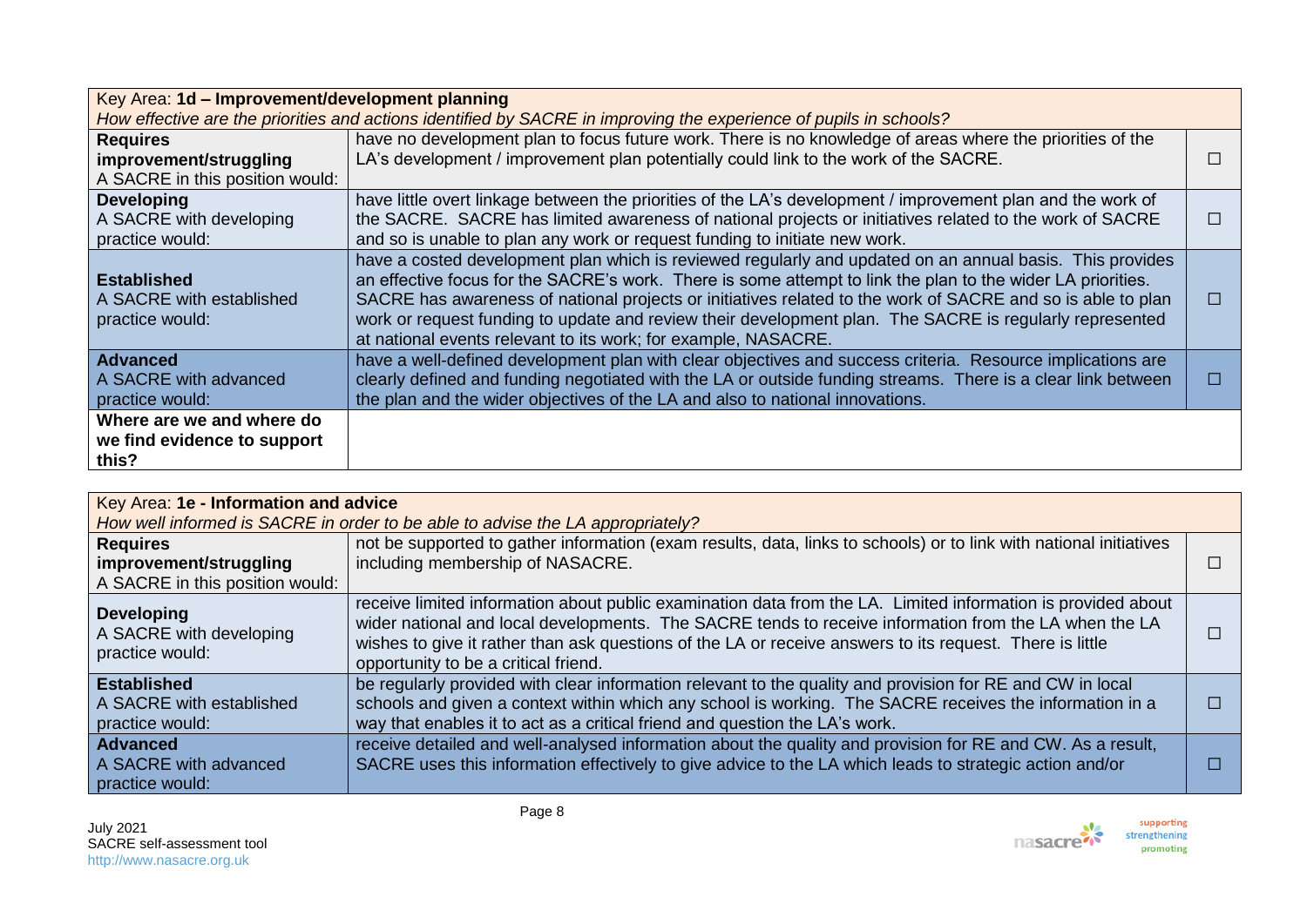|                                                          | partnership work to improve standards. This can include advice related to the review of the AS. The SACRE<br>has a strong partnership with the LA and plays an active role in promoting ideas and initiatives. |  |
|----------------------------------------------------------|----------------------------------------------------------------------------------------------------------------------------------------------------------------------------------------------------------------|--|
| Where are we and where do<br>we find evidence to support |                                                                                                                                                                                                                |  |
| this?                                                    |                                                                                                                                                                                                                |  |

| Key Area: 1f - Partnerships with key stakeholders                 |                                                                                                                                                                                                                                                                                                                                                                                                             |  |
|-------------------------------------------------------------------|-------------------------------------------------------------------------------------------------------------------------------------------------------------------------------------------------------------------------------------------------------------------------------------------------------------------------------------------------------------------------------------------------------------|--|
|                                                                   | What partnerships does the SACRE have with key local and national stakeholders, and what quality are these?                                                                                                                                                                                                                                                                                                 |  |
| <b>Requires</b>                                                   | be unaware of local or national agencies. SACRE has no links with sponsoring bodies in their location.                                                                                                                                                                                                                                                                                                      |  |
| improvement/struggling                                            |                                                                                                                                                                                                                                                                                                                                                                                                             |  |
| A SACRE in this position would:                                   |                                                                                                                                                                                                                                                                                                                                                                                                             |  |
| <b>Developing</b><br>A SACRE with developing<br>practice would:   | have little contact with or awareness of other local agencies (e.g. interfaith groups, dioceses), and rarely<br>hears from pupils/students.                                                                                                                                                                                                                                                                 |  |
| <b>Established</b><br>A SACRE with established<br>practice would: | be well informed about other key stakeholders supporting RE and have some meaningful contact with the<br>groups involved. SACRE members are supported at a national level by their sponsoring body. SACRE<br>members attend the annual NASACRE conference and other training opportunities. Hear from<br>pupils/students as part of their work around high-quality RE and CW.                               |  |
| <b>Advanced</b><br>A SACRE with advanced<br>practice would:       | build its activities effectively on local networks. Links with other bodies, such as local interfaith groups, are<br>positive and able to support raising standards and developing community cohesion. The SACRE has<br>opportunities to hear the views and experience of pupils about RE. Representatives of key support networks<br>and higher education providers are regularly involved with the SACRE. |  |
| Where are we and where do<br>we find evidence to support<br>this? |                                                                                                                                                                                                                                                                                                                                                                                                             |  |

| Key Area: 1g - Relations with the Academies sector             |                                                                                                                                                 |  |
|----------------------------------------------------------------|-------------------------------------------------------------------------------------------------------------------------------------------------|--|
|                                                                | How effectively is SACRE encouraging academies etc to see themselves also as stakeholders in their local area, specifically by devising ways in |  |
| which an academies presence is incorporated into SACRE itself? |                                                                                                                                                 |  |
| <b>Requires</b>                                                | have no opportunity to network with local academies.                                                                                            |  |
| improvement/struggling                                         |                                                                                                                                                 |  |
| A SACRE in this position would:                                |                                                                                                                                                 |  |
| <b>Developing</b>                                              | have nothing formal in place. Little encouragement, if any, is extended to academies to relate to the                                           |  |
| A SACRE with developing                                        | SACRE's proceedings, and there are no channels through which academies can contribute.                                                          |  |
| practice would:                                                |                                                                                                                                                 |  |

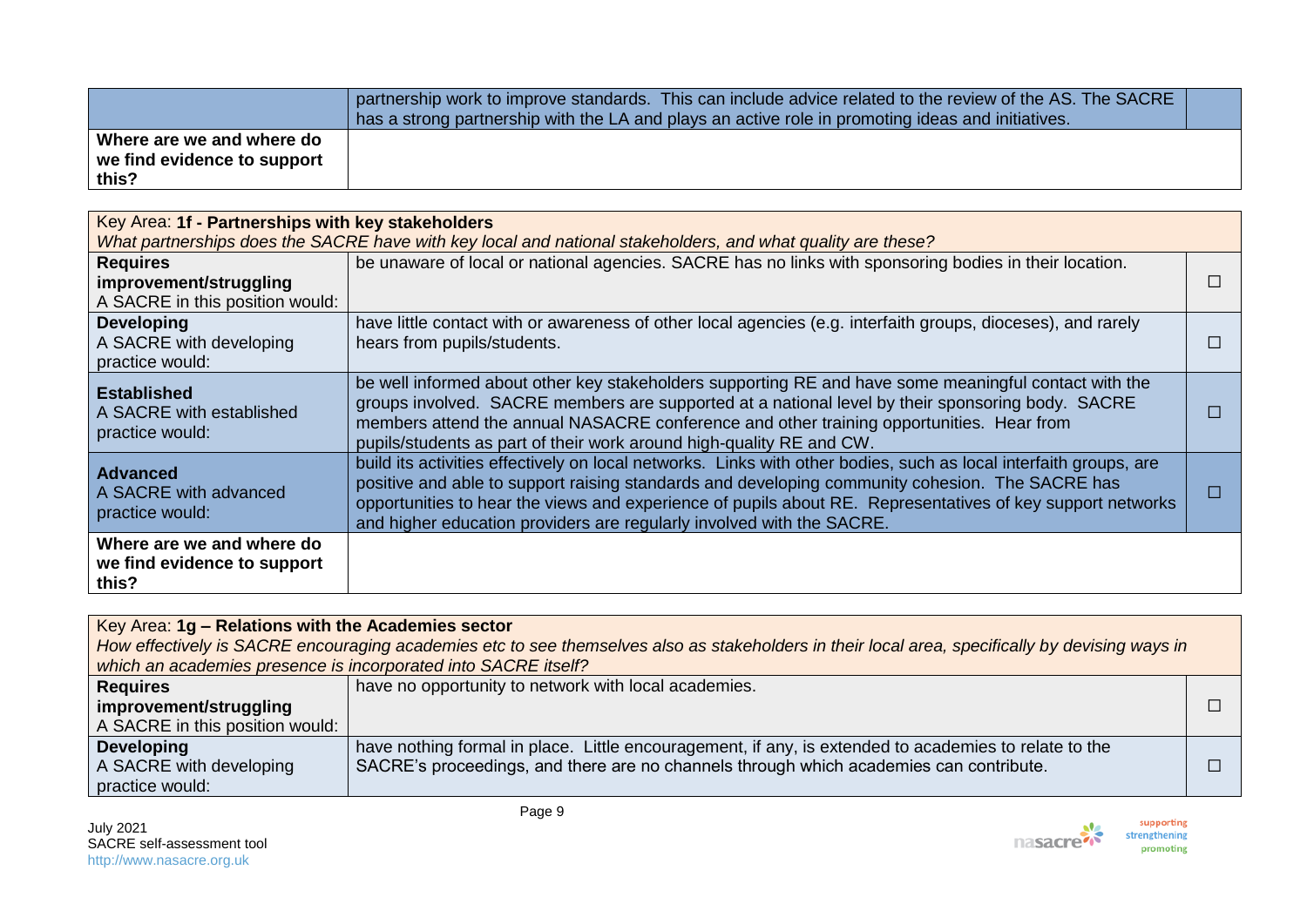| <b>Established</b><br>A SACRE with established<br>practice would: | have made attempts to include academies on SACRE, but these have been hampered by e.g. lack of<br>confidence or vision on the part of SACRE, or by confusion over what is legally valid and possible, or what is<br>possible between academies in an area.                                                |  |
|-------------------------------------------------------------------|-----------------------------------------------------------------------------------------------------------------------------------------------------------------------------------------------------------------------------------------------------------------------------------------------------------|--|
| <b>Advanced</b><br>SACRE with advanced practice<br>would:         | have established the place of academies on SACRE. SACRE has considered systematically the legal and<br>structural options, and established a permanent and sustainable academy presence on SACRE. A high<br>proportion of academies in the area regard themselves as stakeholders and partner with SACRE. |  |
| Where are we and where do<br>we find evidence to support<br>this? |                                                                                                                                                                                                                                                                                                           |  |

#### **Barriers to success**

**Areas for development/ Action points:**

- **For the SACRE**
- **For the LA**

**Date of review (1)** 

**Date of review (2)** 

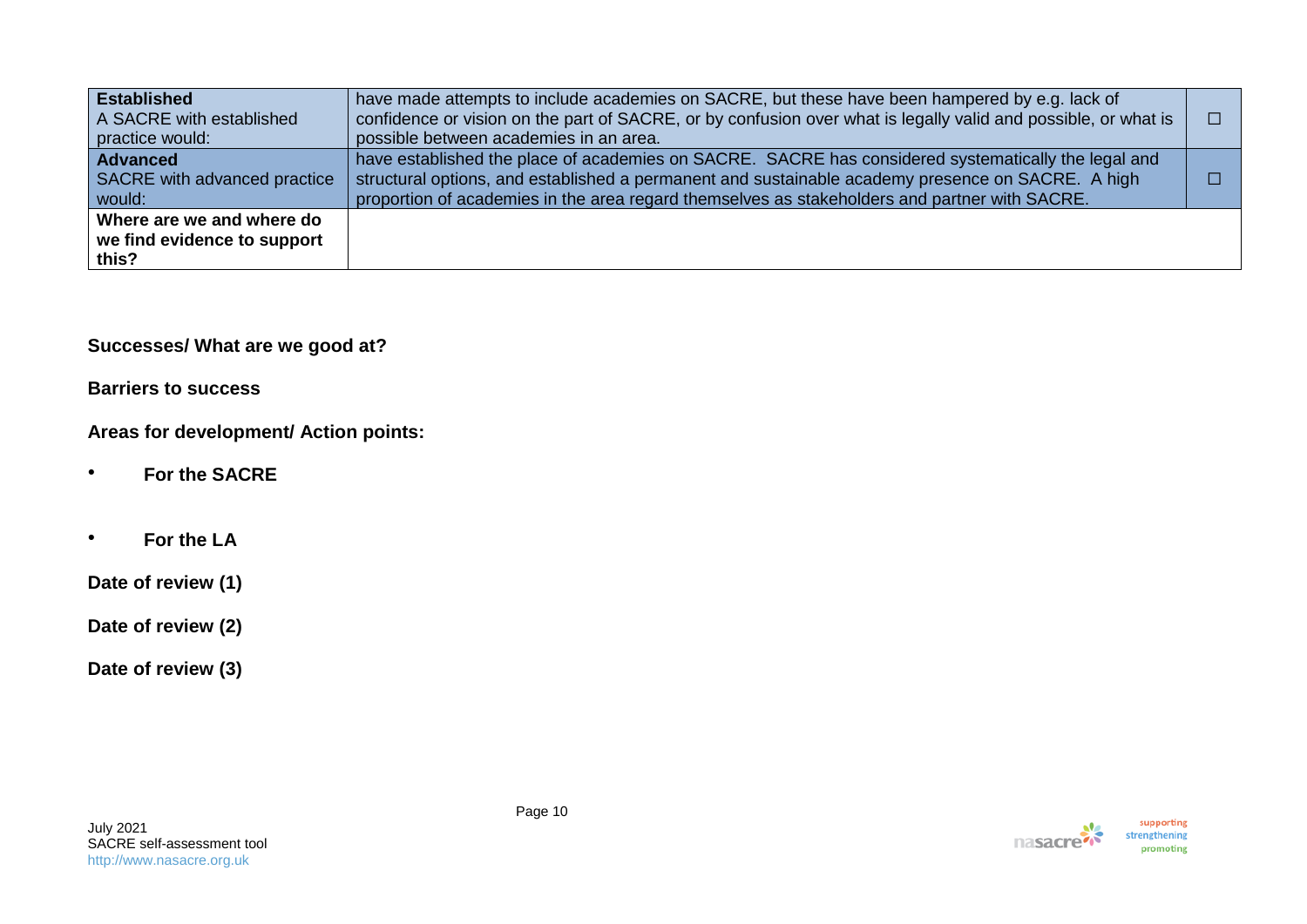# **Section 2. Standards and quality of provision of Religious Education**

#### *How effectively does the SACRE, in partnership with the LA, evaluate standards and the quality of provision for RE in schools? How effective are the strategies to improve standards and the quality of provision?*

In principle, every pupil is entitled to RE of the highest quality. At its best, RE will be one of the most popular, relevant, stimulating and truly educative elements in the curriculum. This potential gives SACREs both a benchmark for aspiration and a spur for action.

A core duty of a SACRE is to gain an overview of the quality of the RE provision in local authority maintained schools and to develop effective strategies to promote the highest standards. SACREs may also request information from academies, academy chains and free schools where they educate pupils from the LA which appointed SACRE. In the light of the current inspection culture of partnership and self-evaluation, SACREs will need to adopt an astute and sensitive approach to achieve this overview.

Information to assist SACRE in carrying out its role is likely to come from a range of sources, which may include:

- public examination results
- reports from School Improvement Partners
- analysing questionnaires
- sharing of information from subject self-evaluation forms as appropriate, and in agreement with schools
- feedback from professional development activities
- presentations to SACRE from local teachers

The Guidance offers analysis and advice to support SACREs in reviewing their own effectiveness, their patterns of partnership, and their strategies in relation to enhancing the quality of RE provision in local authority maintained schools. In addition, in the light of the development of academies and other non-LA maintained schools, SACREs also need to take note of and respond appropriately to this new diversified scenario. (In the ensuing pages, the phrase "academies etc" is used as shorthand to refer to all non-LA maintained schools within a particular LA area.

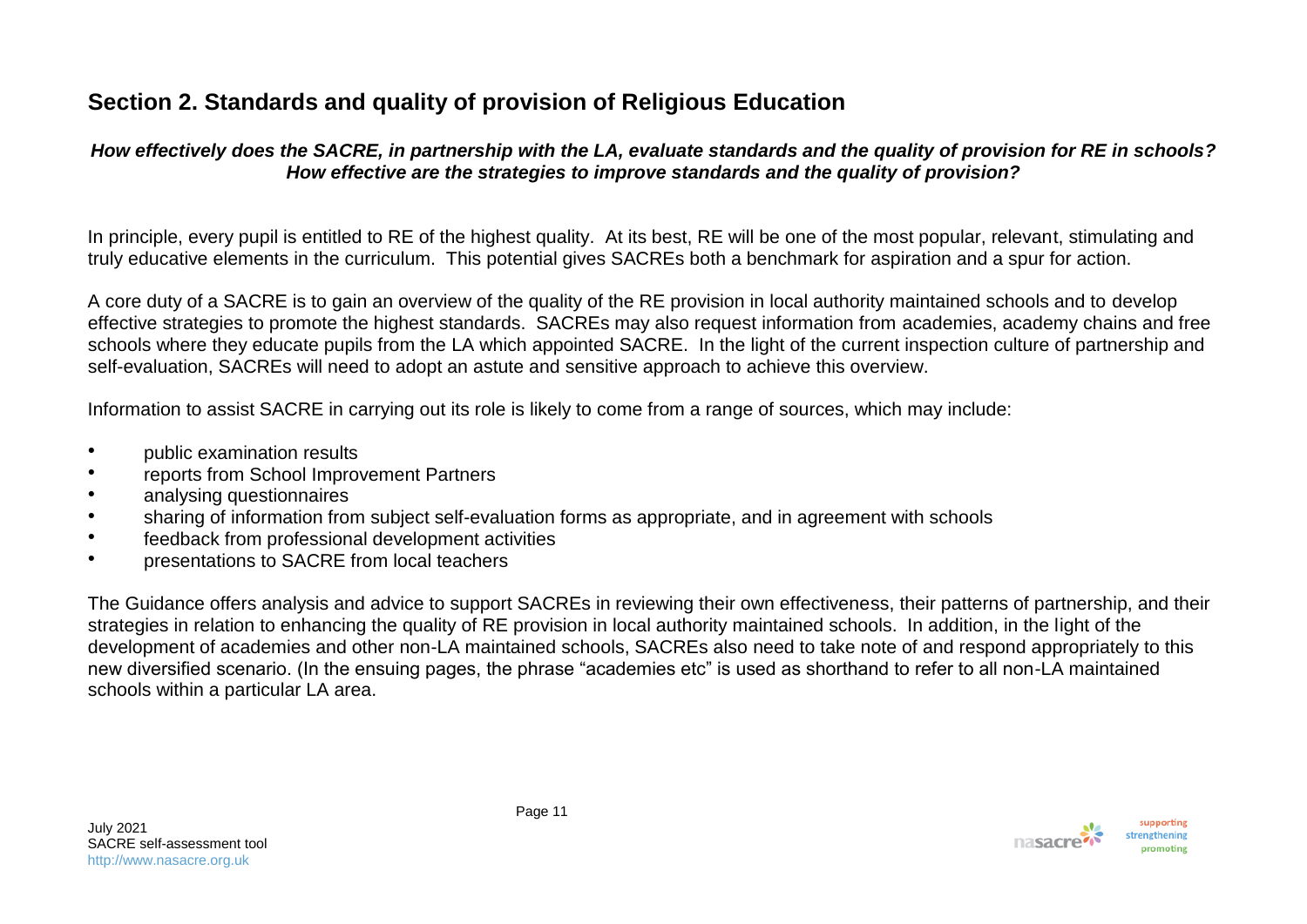| Key Area: 2a - RE provision across the LA. How effectively does the SACRE gain information about RE provision in schools and put in place |                                                                                                                                                                                                                                                                                                                                                                                                                                                                                                                                       |  |  |
|-------------------------------------------------------------------------------------------------------------------------------------------|---------------------------------------------------------------------------------------------------------------------------------------------------------------------------------------------------------------------------------------------------------------------------------------------------------------------------------------------------------------------------------------------------------------------------------------------------------------------------------------------------------------------------------------|--|--|
|                                                                                                                                           | strategies to support the delivery of pupil entitlement?                                                                                                                                                                                                                                                                                                                                                                                                                                                                              |  |  |
| <b>Requires</b>                                                                                                                           | have no routes by which SACRE can gain information about RE provision in schools.                                                                                                                                                                                                                                                                                                                                                                                                                                                     |  |  |
| improvement/struggling<br>A SACRE in this position would:                                                                                 |                                                                                                                                                                                                                                                                                                                                                                                                                                                                                                                                       |  |  |
| <b>Developing</b><br>A SACRE with developing<br>practice would:                                                                           | have little knowledge of which schools are fulfilling pupil entitlement in RE because local processes are<br>insufficient to gather such information (e.g. a website trawl)                                                                                                                                                                                                                                                                                                                                                           |  |  |
| <b>Established</b><br>A SACRE with established<br>practice would:                                                                         | have some knowledge of which schools are providing adequate time for effective learning in RE and have a<br>scheme of work that enables them to deliver the AS. SACRE's process for acquiring this information is<br>adequate but lacks coherence. Have limited opportunities to implement strategies in support of pupil<br>entitlement. Ofsted reports are read and any comments on RE noted and brought to SACRE.                                                                                                                  |  |  |
| <b>Advanced</b><br>A SACRE with advanced<br>practice would:                                                                               | build upon a strong relationship with the LA, whereby the LA shares its information and from this SACRE<br>gains an overview of RE provision within the LA. It works effectively with the LA to support and promote<br>pupil entitlement. Examples of different models for fulfilling pupil entitlement within local schools will be<br>shared with all schools so that schools can have a menu from which to adapt an approach that delivers pupil<br>entitlement whilst meeting the specific needs and priorities of their schools. |  |  |
| Where are we and where do<br>we find evidence to support<br>this?                                                                         |                                                                                                                                                                                                                                                                                                                                                                                                                                                                                                                                       |  |  |

| Key Area: 2b - Standards of achievement and public examination entries       |                                                                                                                                                                                                                                                                                                                    |  |
|------------------------------------------------------------------------------|--------------------------------------------------------------------------------------------------------------------------------------------------------------------------------------------------------------------------------------------------------------------------------------------------------------------|--|
|                                                                              | How does SACRE use information about standards and examinations to target support and training for schools?                                                                                                                                                                                                        |  |
| <b>Requires</b><br>improvement/struggling<br>A SACRE in this position would: | not be given any data to work from, and has no professional support to investigate this at a local and<br>national level.                                                                                                                                                                                          |  |
| <b>Developing</b><br>A SACRE with developing<br>practice would:              | have limited knowledge of standards in primary and secondary schools including examination entries. The<br>SACRE has no clear strategy to address this and the local authority does not adequately invest in<br>professional support for this. Analysis would be limited as would strategies to address issues.    |  |
| <b>Established</b><br>A SACRE with established<br>practice would:            | have some process in place to find out how well learners are doing in KS 1-3, (e.g. by meeting teachers,<br>pupils and through the LA). SACRE will be provided with adequate information about examination entries<br>and standards in examinations in secondary schools and how these relate to national figures. |  |
| <b>Advanced</b><br>A SACRE with advanced<br>practice would:                  | have robust processes with the LA whereby SACRE can gain accurate information about standards in<br>schools and examination entries in all secondary schools, with useful analysis that enables it to address<br>issues effectively in partnership with the LA.                                                    |  |

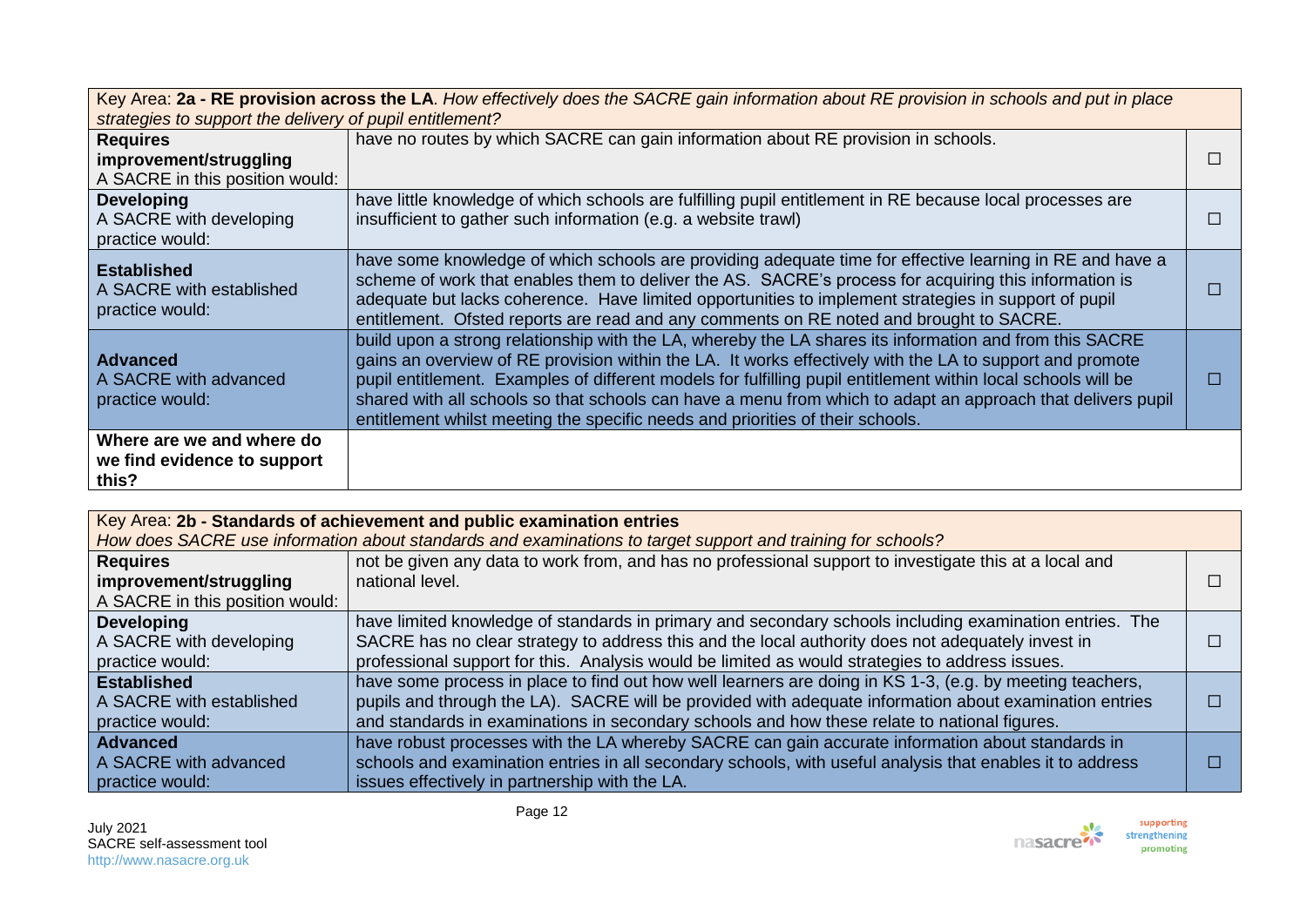| Where are we and where do   |  |
|-----------------------------|--|
| we find evidence to support |  |
| this $2$                    |  |

| Key Area: 2c - Quality of learning and teaching.                  |                                                                                                                                                                                                                                                                                                                                                                                                                                                 |  |
|-------------------------------------------------------------------|-------------------------------------------------------------------------------------------------------------------------------------------------------------------------------------------------------------------------------------------------------------------------------------------------------------------------------------------------------------------------------------------------------------------------------------------------|--|
|                                                                   | How well does SACRE use knowledge of quality of learning and teaching to target support appropriately?                                                                                                                                                                                                                                                                                                                                          |  |
| <b>Requires</b>                                                   | not have any knowledge of quality of learning and teaching to target support from the LA and professional                                                                                                                                                                                                                                                                                                                                       |  |
| improvement/struggling                                            | support/adviser.                                                                                                                                                                                                                                                                                                                                                                                                                                |  |
| A SACRE in this position would:                                   |                                                                                                                                                                                                                                                                                                                                                                                                                                                 |  |
| <b>Developing</b><br>A SACRE with developing<br>practice would:   | have little knowledge of the quality of learning and teaching in the LA schools and therefore is unable to<br>provide appropriate challenge and support to the schools. The SACRE has no means to offer or<br>recommend support to schools as there is little or no professional support in the LA working with the<br>SACRE.                                                                                                                   |  |
| <b>Established</b><br>A SACRE with established<br>practice would: | have some information regarding the quality of learning and teaching from a range of sources including<br>contact with teachers and pupils. Limited analysis of this information is undertaken; however, this means<br>that SACRE's attempts to improve learning and teaching have limited effect. Be able to circulate information<br>about national courses and support mechanisms to schools                                                 |  |
| <b>Advanced</b><br>A SACRE with advanced<br>practice would:       | have a robust relationship with schools and the LA to gather meaningful information about the quality of<br>learning and teaching in RE. This information is analysed to identify trends, areas of strength and areas for<br>development and SACRE draws on expertise in effective schools to support all schools in the LA. Advise<br>the LA on the support that is needed and have access to professional support, linked to schools in need. |  |
| Where are we and where do<br>we find evidence to support<br>this? |                                                                                                                                                                                                                                                                                                                                                                                                                                                 |  |

| Key Area: 2d Quality of interaction and communication with leadership and management of RE in schools<br>To what extent does SACRE have and pass on information that supports high quality RE in schools |                                                                                                            |  |
|----------------------------------------------------------------------------------------------------------------------------------------------------------------------------------------------------------|------------------------------------------------------------------------------------------------------------|--|
|                                                                                                                                                                                                          |                                                                                                            |  |
| <b>Requires</b>                                                                                                                                                                                          | not engage in communication with schools.                                                                  |  |
| improvement/struggling                                                                                                                                                                                   |                                                                                                            |  |
| A SACRE in this position would:                                                                                                                                                                          |                                                                                                            |  |
| <b>Developing</b>                                                                                                                                                                                        | have little communication with schools. It occasionally contacts schools with resources for RE and attends |  |
| A SACRE with developing                                                                                                                                                                                  | Headteachers meetings.                                                                                     |  |
| practice would:                                                                                                                                                                                          |                                                                                                            |  |

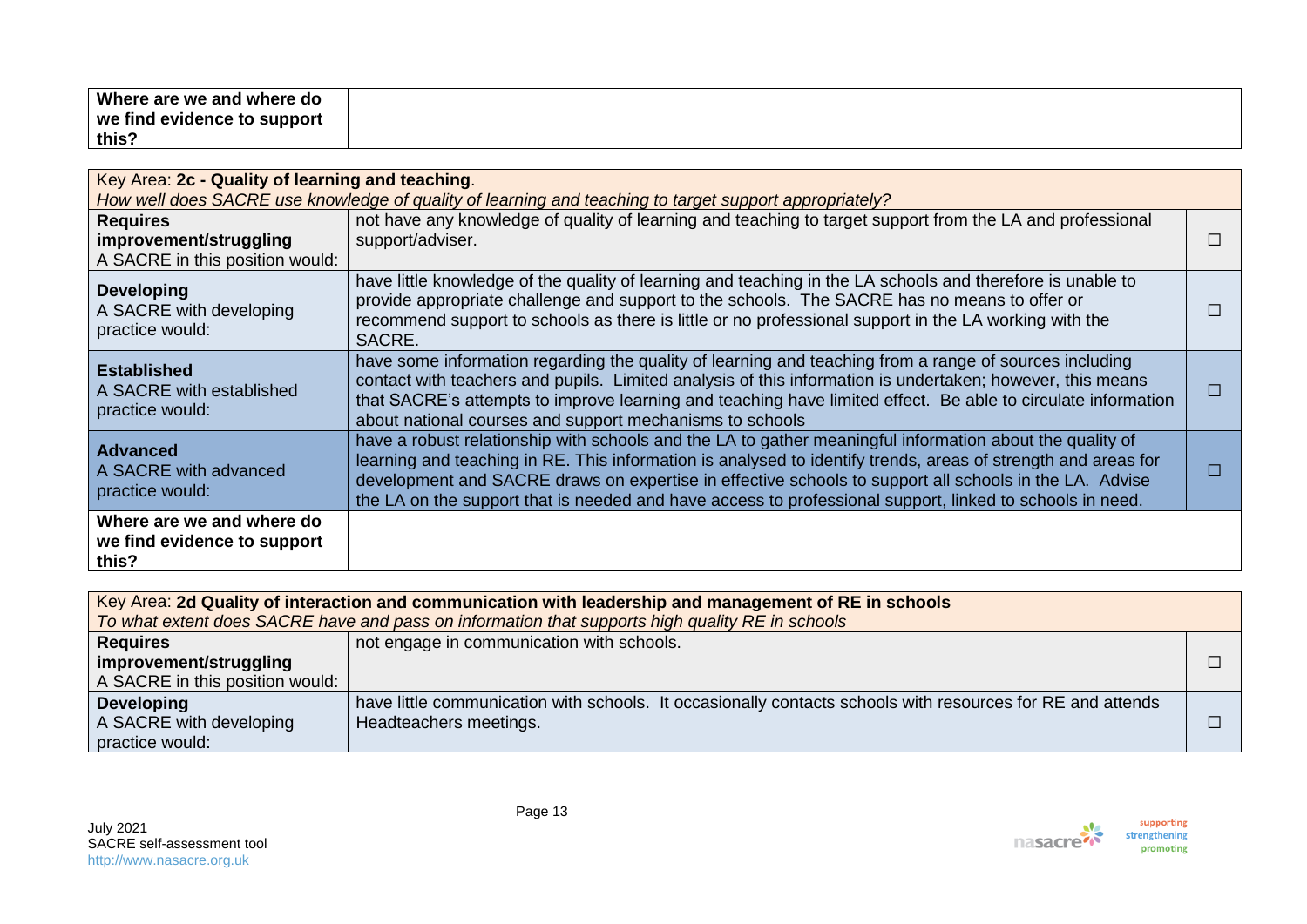| <b>Established</b><br>A SACRE with established<br>practice would: | have RE key messages communicated regularly into schools. Sends regular updates and information to<br>schools, headteachers and governors. SACRE discussions are used to enhance leadership and<br>management of RE in schools. |  |
|-------------------------------------------------------------------|---------------------------------------------------------------------------------------------------------------------------------------------------------------------------------------------------------------------------------|--|
| <b>Advanced</b><br>A SACRE with advanced<br>practice would:       | have a constructive relationship with senior leaders and subject managers in schools to develop the subject.                                                                                                                    |  |
| Where are we and where do<br>we find evidence to support<br>this? |                                                                                                                                                                                                                                 |  |

| Key Area: 2e - Relations with academies and other non-LA maintained schools. |                                                                                                                                     |  |
|------------------------------------------------------------------------------|-------------------------------------------------------------------------------------------------------------------------------------|--|
|                                                                              | To what extent has a SACRE developed a proactive strategy in relation to academies and other non-LA maintained schools in its area? |  |
| <b>Requires</b>                                                              | not have the mechanisms and not have the knowledge of making contact.                                                               |  |
| improvement/struggling                                                       |                                                                                                                                     |  |
| A SACRE in this position would:                                              |                                                                                                                                     |  |
| <b>Developing</b>                                                            | have haphazard information about the RE situation in local academies etc, and little or no established                              |  |
| A SACRE with developing                                                      | relationships and liaison with them. No serious attempt has been made to develop an overall strategy.                               |  |
| practice would:                                                              |                                                                                                                                     |  |
| <b>Established</b>                                                           | have made some effort to establish liaison with each academy etc and to keep updated SACRE's                                        |  |
| A SACRE with established                                                     | information about their RE situation and share their advice to these schools. By and large, academies co-                           |  |
| practice would:                                                              | operate with SACRE at this level. SACRE keeps under review the ongoing situation.                                                   |  |
| <b>Advanced</b>                                                              | have a proactive policy of liaison with all academies, etc. and of sustaining a wider professional RE network                       |  |
| A SACRE with advanced                                                        | within the area. While the independence of academies, etc. is genuinely respected by SACRE, many                                    |  |
| practice would:                                                              | academies value this network and look to SACRE for ongoing advice and leadership in RE.                                             |  |
| Where are we and where do                                                    |                                                                                                                                     |  |
| we find evidence to support                                                  |                                                                                                                                     |  |
| this?                                                                        |                                                                                                                                     |  |

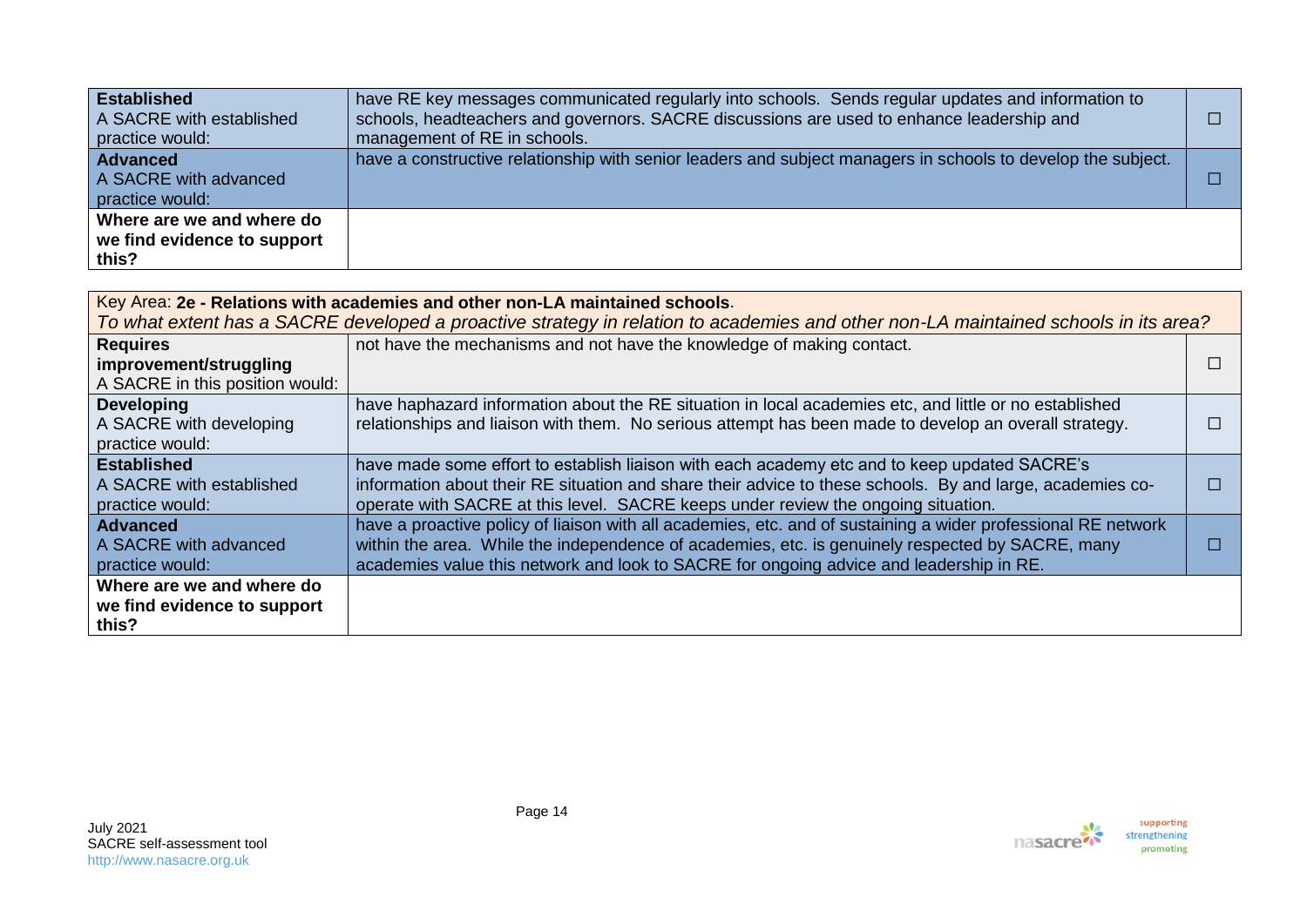**Barriers to success** 

**Areas for development/ Action points:**

- **For the SACRE**
- **For the LA**

**Date of review (1)** 

**Date of review (2)** 

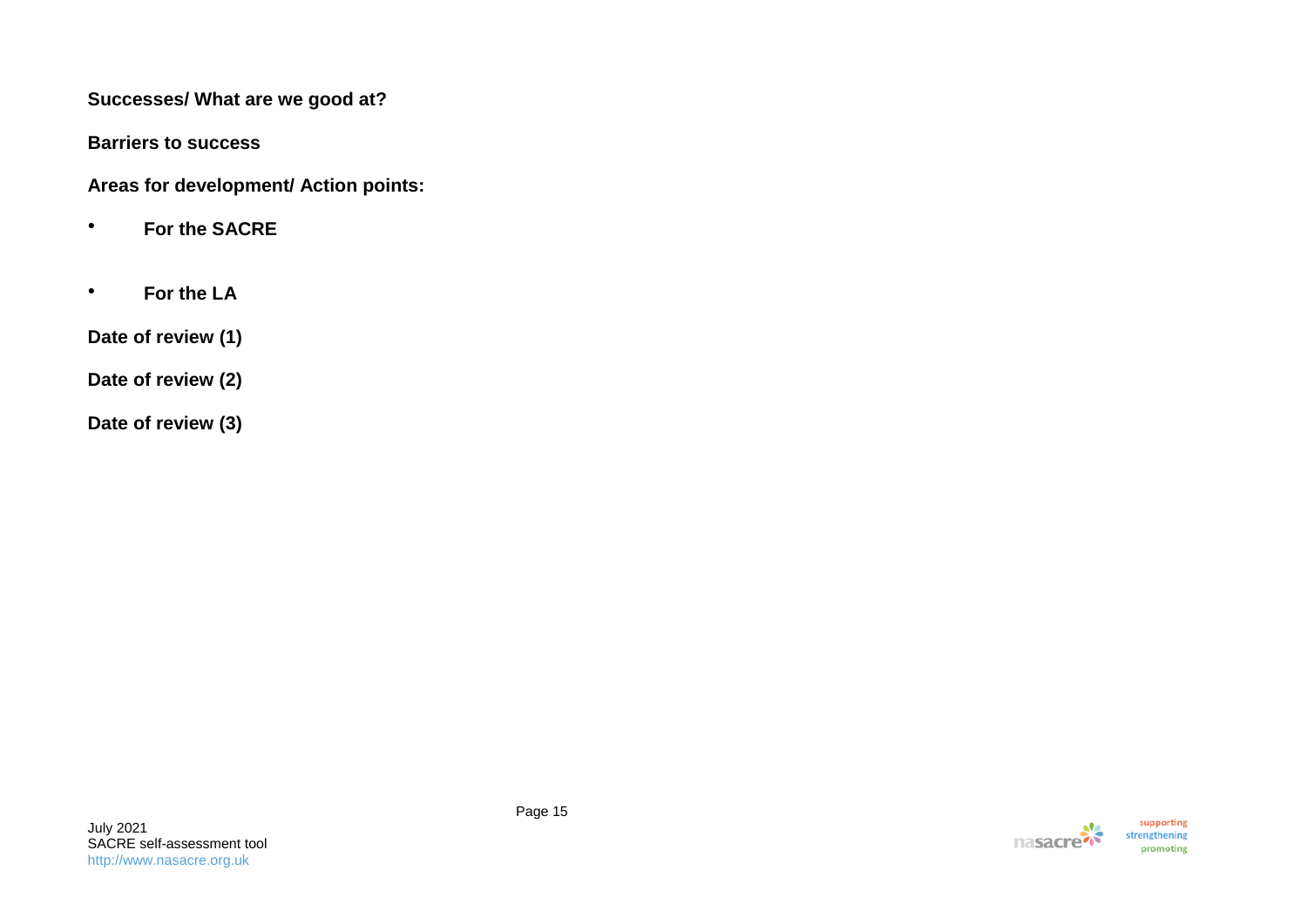# **Section 3: The effectiveness of the locally agreed syllabus**

*How effectively does the SACRE, in partnership with the LA, monitor the impact and evaluate the effectiveness of the agreed syllabus in raising standards? How effectively does the Agreed Syllabus Conference in partnership with SACRE make decisions about the use of national guidance and exemplar material in a review of the agreed syllabus?*

The locally agreed syllabus (AS) is the bedrock on which schools will build robust sequences of effective learning experiences in RE. A good, recent AS will support both the delivery of high quality RE in schools and RE's contribution to the schools' wider curriculum aims and impact.

The major factors to be considered in creating or revising an AS include statutory requirements, non-statutory guidance and exemplar material, developments in the school curriculum generally, and local circumstances. Key advice on producing an AS is given in the Guidance. SACREs and ASCs are recommended to take note of this advice in their work on the AS.

LAs are required to review their AS at least every five years. This cycle of reviewing, revising, re-launching and re-implementing the AS gives SACREs and ASCs opportunities for ongoing development and improvement of their effectiveness in providing schools with an AS that is truly "fit for purpose".

While the ASC holds the legal responsibility for revising the AS, in practice much of the preparatory and supplementary work will be carried by the SACRE within its routine business. Moreover, in most LAs the membership of SACRE and ASC overlap substantially or are identical. This can contribute to greater inclusivity and coherence, but good practice will ensure that it is always clear at any time which body is in place at a meeting, and that it is the ASC which is in session when decisions about the AS are considered.

Academies, etc. are, in principle, free to choose their own RE syllabus. In practice, however, many may well continue to use their local AS. There are some sound reasons for SACRE and the LA to encourage this where possible, and to enable academies, etc. to have some involvement in the process of revising the AS or of devising a new AS. Relationships between SACREs and academies will necessarily be entirely voluntary and not covered by legislation or guidance. SACREs should therefore approach such relationships in a spirit of mutual respect and collegiality. These issues have not been incorporated into the matrix below, but see Section 4.

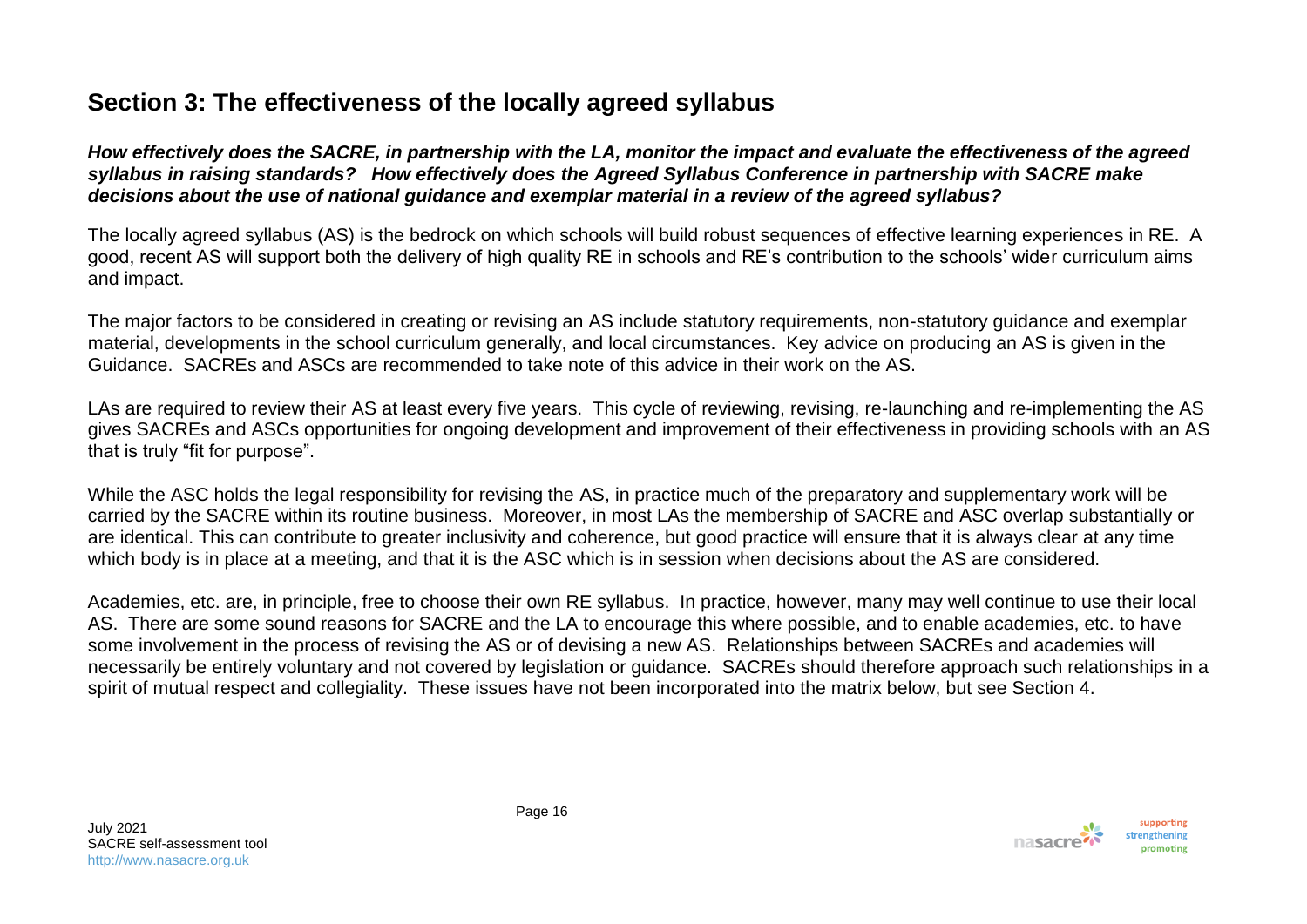| Key Area: 3a - The review process                                            |                                                                                                                                                                                                                                                                                                                                                                                                                                                                                                                                                                                                                                                |   |
|------------------------------------------------------------------------------|------------------------------------------------------------------------------------------------------------------------------------------------------------------------------------------------------------------------------------------------------------------------------------------------------------------------------------------------------------------------------------------------------------------------------------------------------------------------------------------------------------------------------------------------------------------------------------------------------------------------------------------------|---|
|                                                                              | How does the SACRE review the success of the existing agreed syllabus?                                                                                                                                                                                                                                                                                                                                                                                                                                                                                                                                                                         |   |
| <b>Requires</b><br>improvement/struggling<br>A SACRE in this position would: | not have any way of contacting schools to carry out a review of the existing syllabus. It will not be supported<br>by the LA or professional support.                                                                                                                                                                                                                                                                                                                                                                                                                                                                                          |   |
| <b>Developing</b><br>A SACRE with developing<br>practice would:              | have limited arrangements in place to monitor the impact of the AS, particularly in raising standards,<br>providing little or no opportunity to review the effectiveness of the AS. Not know the views of teachers and<br>have had no systematic evaluation of the strengths/weaknesses of the syllabus. Unclear how to proceed<br>with the five-yearly syllabus review and there is little or no budget allocation from the LA. Have little<br>knowledge of wider recent RE national guidance, research and developments.                                                                                                                     |   |
| <b>Established</b><br>A SACRE with established<br>practice would:            | have reviewed the opinions of schools and RE teachers in several ways and have a good idea of the<br>strengths/areas of weakness of the current AS. Have devised a costed action plan in partnership with the<br>LA, and been allocated a sufficient budget for the AS review and relaunch.                                                                                                                                                                                                                                                                                                                                                    |   |
| <b>Advanced</b><br>A SACRE with advanced<br>practice would:                  | have a clear and systematic process for monitoring the effectiveness of the AS built into its development<br>plan. Reviewing the AS includes full consultation with schools and other key stakeholders, including faith<br>communities and academics. Issues that have arisen have been discussed and addressed in planning for a<br>review. An ASC budget has been planned and allocated in partnership with the LA to include consultation<br>meetings, administrative support and design/distribution costs. There is a strong sense of shared ownership<br>of the prospective AS review, with clear targets for what needs to be achieved. | П |
| Where are we and where do<br>we find evidence to support<br>this?            |                                                                                                                                                                                                                                                                                                                                                                                                                                                                                                                                                                                                                                                |   |

| Key Area: 3b – The quality of the local Agreed Syllabus         |                                                                                                                                                                                                                                                              |  |
|-----------------------------------------------------------------|--------------------------------------------------------------------------------------------------------------------------------------------------------------------------------------------------------------------------------------------------------------|--|
|                                                                 | How well does the locally Agreed Syllabus promote effective learning & teaching in RE? Is it "fit for purpose"?                                                                                                                                              |  |
| <b>Requires</b>                                                 | not have knowledge of other agreed syllabi nationally. Not have access to professional support with a                                                                                                                                                        |  |
| improvement/struggling                                          | national knowledge of high quality teaching and learning in RE.                                                                                                                                                                                              |  |
| A SACRE in this position would:                                 |                                                                                                                                                                                                                                                              |  |
| <b>Developing</b><br>A SACRE with developing<br>practice would: | ensure that the AS sets out what is to be learnt at each Key Stage. Progression in RE is stated, but this<br>does not link directly to the learning and there is no clear expectation of quality learning in the AS.                                         |  |
| Established<br>A SACRE with established<br>practice would:      | ensure that the AS provides a clear framework for and expectations of learning in RE. Make clear the value<br>of RE in school, both in terms of learning and of wider issues. Ensure that the AS development has involved<br>teachers and meets their needs. |  |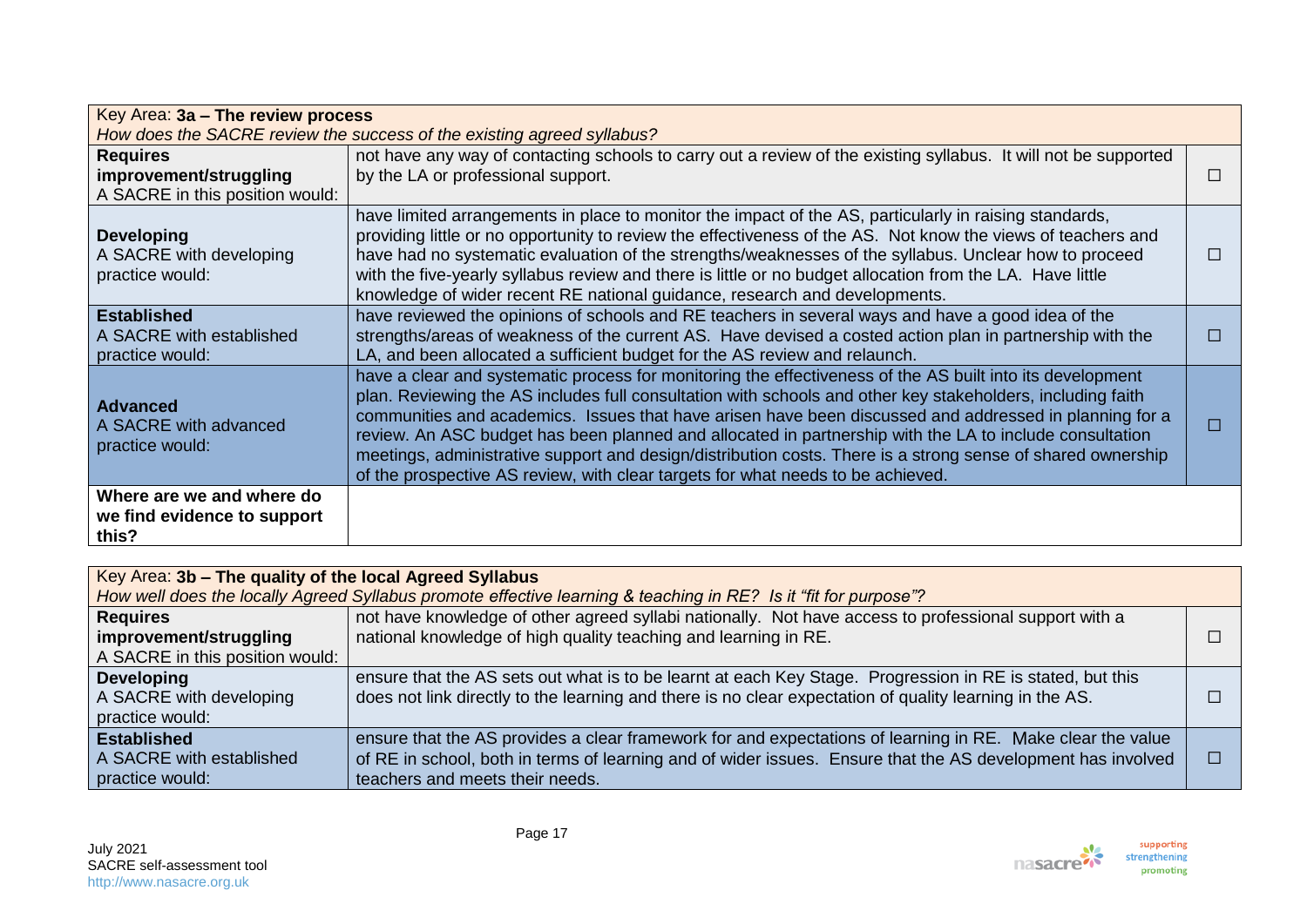| <b>Advanced</b><br>A SACRE with advanced<br>practice would:       | ensure that the AS provides a thoroughly professional and inspirational framework for effective learning in<br>RE which is proactively supported and promoted by the LA. Have set out clear expectations of the role of<br>the LA and school leadership in ensuring adequate resources and provision in schools. References latest<br>RE research that is relevant to help pupils make good progress in RE. |  |
|-------------------------------------------------------------------|-------------------------------------------------------------------------------------------------------------------------------------------------------------------------------------------------------------------------------------------------------------------------------------------------------------------------------------------------------------------------------------------------------------|--|
| Where are we and where do<br>we find evidence to support<br>this? |                                                                                                                                                                                                                                                                                                                                                                                                             |  |

| Key Area: 3c - Launching and implementing the Agreed Syllabus                |                                                                                                                                                                                                                                                                                                                                                                                                                                                                                                                                                                                                                                                                                                                           |  |
|------------------------------------------------------------------------------|---------------------------------------------------------------------------------------------------------------------------------------------------------------------------------------------------------------------------------------------------------------------------------------------------------------------------------------------------------------------------------------------------------------------------------------------------------------------------------------------------------------------------------------------------------------------------------------------------------------------------------------------------------------------------------------------------------------------------|--|
|                                                                              | How well does SACRE promote the AS and provide training to prepare teachers to use it effectively?                                                                                                                                                                                                                                                                                                                                                                                                                                                                                                                                                                                                                        |  |
| <b>Requires</b><br>improvement/struggling<br>A SACRE in this position would: | not have a launch for the new syllabus. Not have any in-service training for teachers/schools for<br>implementing the new AS. Not have the mechanisms to advertise, promote and share the syllabus with local<br>schools.                                                                                                                                                                                                                                                                                                                                                                                                                                                                                                 |  |
| <b>Developing</b><br>A SACRE with developing<br>practice would:              | provide for no special launch or other publicity, so that schools are unaware of the significance of the<br>syllabus revisions for learning and teaching in RE. Have little training provision for implementing the revised<br>syllabus. Be prevented from providing any significant additional guidance or extended training on using the<br>AS by a shortage of financial and human resources.                                                                                                                                                                                                                                                                                                                          |  |
| <b>Established</b><br>A SACRE with established<br>practice would:            | use other forms of communication (for example the LA website) to promote the launch. Have clear<br>arrangements for training teachers on implementing the syllabus provided by the LA; this training is well<br>supported and managed. Provides additional guidance or extended training on using the AS over its life.                                                                                                                                                                                                                                                                                                                                                                                                   |  |
| <b>Advanced</b><br>A SACRE with advanced<br>practice would:                  | Involve the wider community and use strong media coverage, to give the AS a high profile as an important<br>development in the work of the LA and local community. The launch event includes high quality<br>presentations from a range of local religious and worldviews groups, schools and professional LA<br>officers/councillors. Provides effective training on implementing the AS, which is supported by all schools,<br>leads to teachers being clear about standards and expectations in the AS and the implications for teaching<br>and learning. Provides clear guidance about ways in which schools might begin the process of reviewing<br>their own provision for RE in the light of the revised syllabus. |  |
| Where are we and where do<br>we find evidence to support                     |                                                                                                                                                                                                                                                                                                                                                                                                                                                                                                                                                                                                                                                                                                                           |  |
| this?                                                                        |                                                                                                                                                                                                                                                                                                                                                                                                                                                                                                                                                                                                                                                                                                                           |  |

|                                 | Key Area: 3d – Membership and training of the Agreed Syllabus Conference (ASC)<br>To what extent is the membership of ASC able to fulfil its purpose? |  |
|---------------------------------|-------------------------------------------------------------------------------------------------------------------------------------------------------|--|
| <b>Requires</b>                 | not have the structures in place to convene an ASC. Not have any admin and advisory support for its work.                                             |  |
| improvement/struggling          |                                                                                                                                                       |  |
| A SACRE in this position would: |                                                                                                                                                       |  |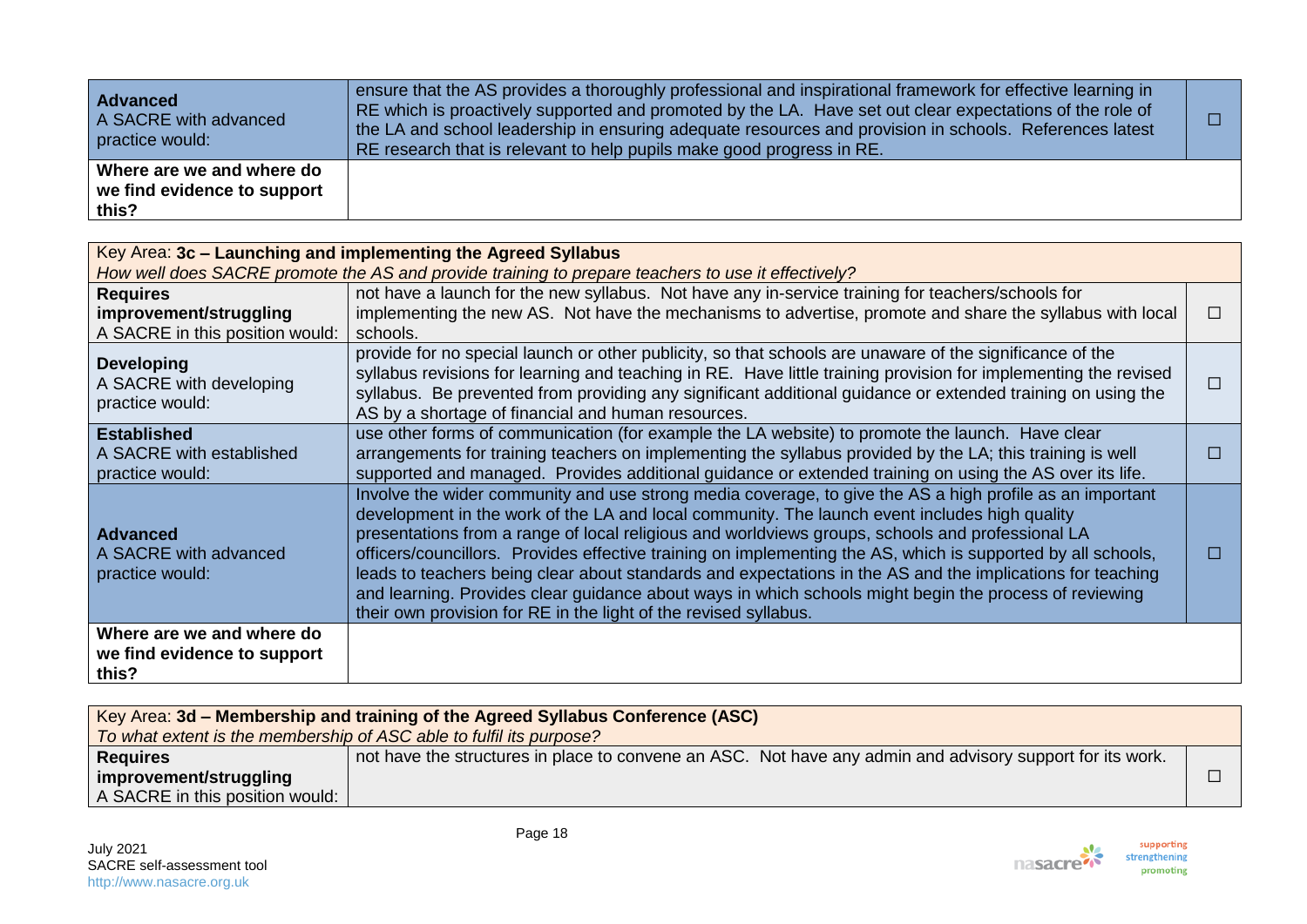| <b>Developing</b><br>A SACRE with developing<br>practice would:   | have a membership that fulfils basic statutory requirements. Limited induction and training opportunities;<br>members are unclear of their roles, or how an AS can be structured. Particular faith or belief groups or<br>teachers from different phases do not attend. Provide clerking, admin and advisory support for only a very<br>limited amount of time or range of work. Routine admin arrangements are in place. Agendas and papers<br>are distributed.                                                                                                                                                                              |  |
|-------------------------------------------------------------------|-----------------------------------------------------------------------------------------------------------------------------------------------------------------------------------------------------------------------------------------------------------------------------------------------------------------------------------------------------------------------------------------------------------------------------------------------------------------------------------------------------------------------------------------------------------------------------------------------------------------------------------------------|--|
| <b>Established</b><br>A SACRE with established<br>practice would: | have a membership that strongly reflects the diversity of the wider religious/worldview and professional<br>community. Some opportunities for members' training and the purpose and action plan for the work of the<br>ASC are clear. Have all four committees well represented at meetings. Agendas and papers are distributed<br>well in advance so all members have time to consider them carefully. Meetings are well managed with<br>strong contributions from a wide range of members.                                                                                                                                                  |  |
| <b>Advanced</b><br>A SACRE with advanced<br>practice would:       | have a membership that is well informed and highly representative of the diversity of the local community.<br>Where particular faith or belief expertise is missing locally there are arrangements to work with consultants<br>to ensure this voice is added into the process. There is a strong, co-ordinated programme of induction and<br>training opportunities for members. Have lively and purposeful meetings with a wide variety of contributions.<br>Members of all 4 groups regularly attend and participate fully in meetings, sharing their experience, expertise<br>and insights. Provide effective admin to support the process |  |
| Where are we and where do<br>we find evidence to support<br>this? |                                                                                                                                                                                                                                                                                                                                                                                                                                                                                                                                                                                                                                               |  |

| Key Area: 3e - Developing the revised agreed syllabus             |                                                                                                                                                                                                                                                                                                                                                                                |  |
|-------------------------------------------------------------------|--------------------------------------------------------------------------------------------------------------------------------------------------------------------------------------------------------------------------------------------------------------------------------------------------------------------------------------------------------------------------------|--|
|                                                                   | How robust are the processes for producing a strong educational Agreed Syllabus?                                                                                                                                                                                                                                                                                               |  |
| <b>Requires</b>                                                   | not have an agreed plan linked to finance for developing their AS. Have met the five-year review deadline of                                                                                                                                                                                                                                                                   |  |
| improvement/struggling                                            | revising and publishing a new AS.                                                                                                                                                                                                                                                                                                                                              |  |
| A SACRE in this position would:                                   |                                                                                                                                                                                                                                                                                                                                                                                |  |
| <b>Developing</b><br>A SACRE with developing<br>practice would:   | have no clear structure for developing a new AS. It does not undertake a thorough revision, tending to add<br>material rather haphazardly to the existing syllabus, leading to lack of coherence in the final outcome. There<br>is little or no consultation during the development of a new AS with teachers, SACRE members and the local<br>religious/worldview communities. |  |
| <b>Established</b><br>A SACRE with established<br>practice would: | have clear objectives for the revision and involve a wide range of local expertise in its construction. The LA<br>and the ASC in partnership ensure that strong direction is provided to design an AS which is coherent, clear<br>and accessible. Working parties and consultations are reasonably managed and supported.                                                      |  |
| Advanced<br>A SCRE with advanced practice<br>would:               | ensure that high quality advice is sought to review and advise on the revisions as they develop.<br>The ASC in partnership with the LA holds well attended consultation meetings and briefings to ensure<br>teachers are fully involved in, and have a sense of ownership of, the revision process. The AS has a clear<br>framework for progression and challenging learning   |  |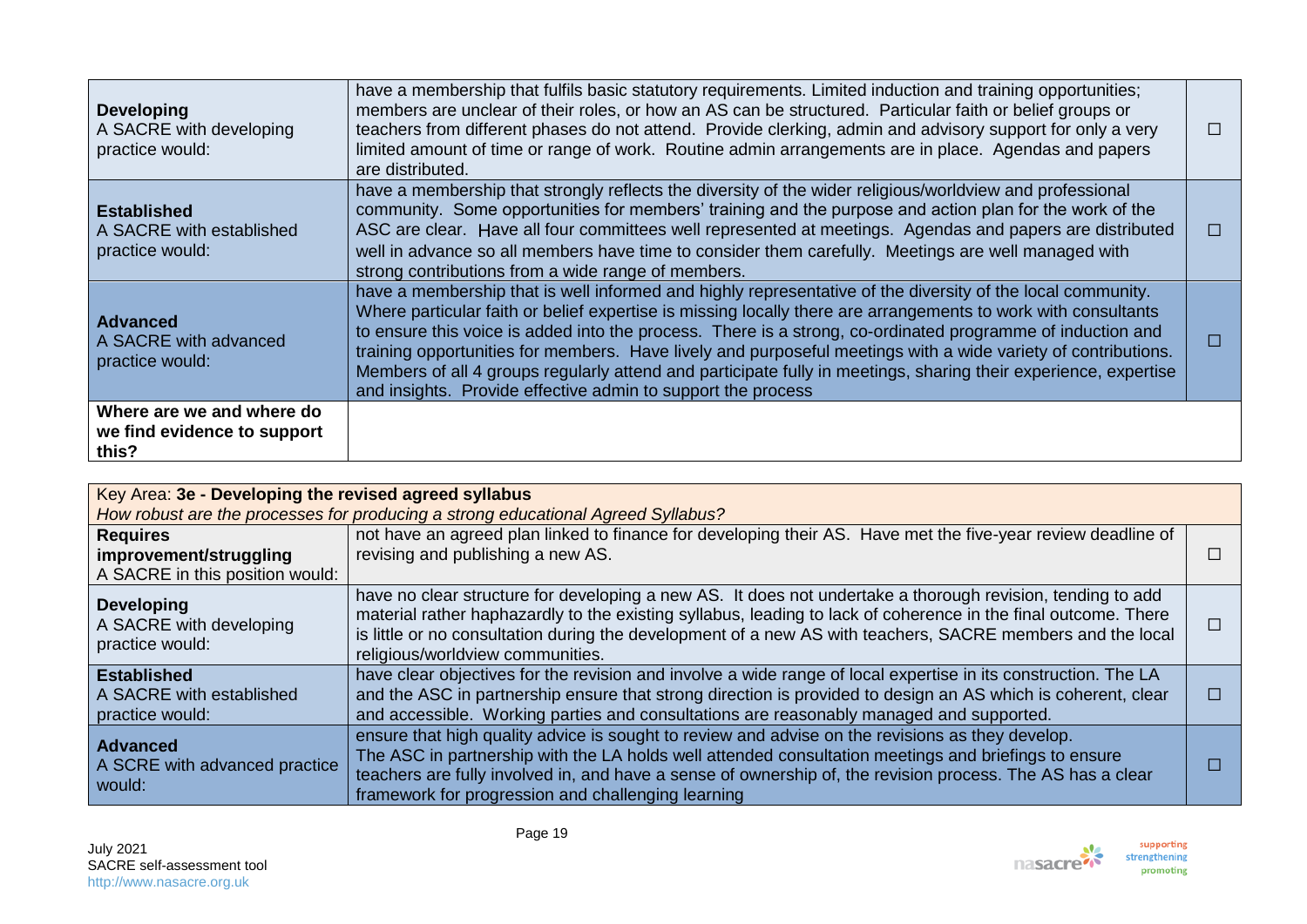| Where are we and where do   |  |
|-----------------------------|--|
| we find evidence to support |  |
| this?                       |  |

| Key Area: 3f - Making best use of National Guidance                                                                                           |                                                                                                                     |  |  |  |
|-----------------------------------------------------------------------------------------------------------------------------------------------|---------------------------------------------------------------------------------------------------------------------|--|--|--|
|                                                                                                                                               | How does the Agreed Syllabus Conference make choices relating to the use of national documentation? (See footnote*) |  |  |  |
| <b>Requires</b>                                                                                                                               | not be aware of national documentation in relation to the AS review process and are therefore unable to use         |  |  |  |
| improvement/struggling                                                                                                                        | this guidance appropriately.                                                                                        |  |  |  |
| A SACRE in this position would:                                                                                                               |                                                                                                                     |  |  |  |
|                                                                                                                                               |                                                                                                                     |  |  |  |
| <b>Developing</b>                                                                                                                             | have a limited awareness and understanding of national documentation in relation to the AS review process           |  |  |  |
| A SACRE with developing                                                                                                                       | and are unable to use national guidance in a coherent way. Have members not fully understanding the                 |  |  |  |
| practice would:                                                                                                                               | broader curriculum and how this is organised and have no opportunity for training to give them the skills to        |  |  |  |
|                                                                                                                                               | understand how RE might best play a part in the holistic education of the child.                                    |  |  |  |
|                                                                                                                                               | be aware of national documentation and some of its implications for the AS review process, but does not             |  |  |  |
| <b>Established</b>                                                                                                                            | ensure its use reflects local circumstances. Have ASC members who take note of the broader curriculum               |  |  |  |
| A SACRE with established                                                                                                                      | picture but do not link the AS to it systematically or appreciate how teachers will be able to make use of it to    |  |  |  |
| practice would:                                                                                                                               |                                                                                                                     |  |  |  |
|                                                                                                                                               | link to the wider curriculum in schools.                                                                            |  |  |  |
| <b>Advanced</b>                                                                                                                               | take full account of national documentation in the construction of the revised AS, while ensuring their work        |  |  |  |
| A SACRE with advanced                                                                                                                         | reflects local circumstances. The syllabus is devised so that RE fits appropriately with other curriculum           |  |  |  |
| practice would:                                                                                                                               | areas at all key stages and guidance about how to make the best links is given to schools.                          |  |  |  |
| Where are we and where do                                                                                                                     |                                                                                                                     |  |  |  |
| we find evidence to support                                                                                                                   |                                                                                                                     |  |  |  |
| this?                                                                                                                                         |                                                                                                                     |  |  |  |
|                                                                                                                                               |                                                                                                                     |  |  |  |
| *Documentation includes: the Non-Statutory National Framework in RE; the Programmes of Learning in RE (Primary) and Programmes of Study in RE |                                                                                                                     |  |  |  |
| (Secondary), the new Primary and Secondary Curriculums, and "Religious Education in English schools: "Non-statutory guidance 2010"; CoRE; Big |                                                                                                                     |  |  |  |
| Ideas in RE publication 1 & 2; Ofsted RE literature review                                                                                    |                                                                                                                     |  |  |  |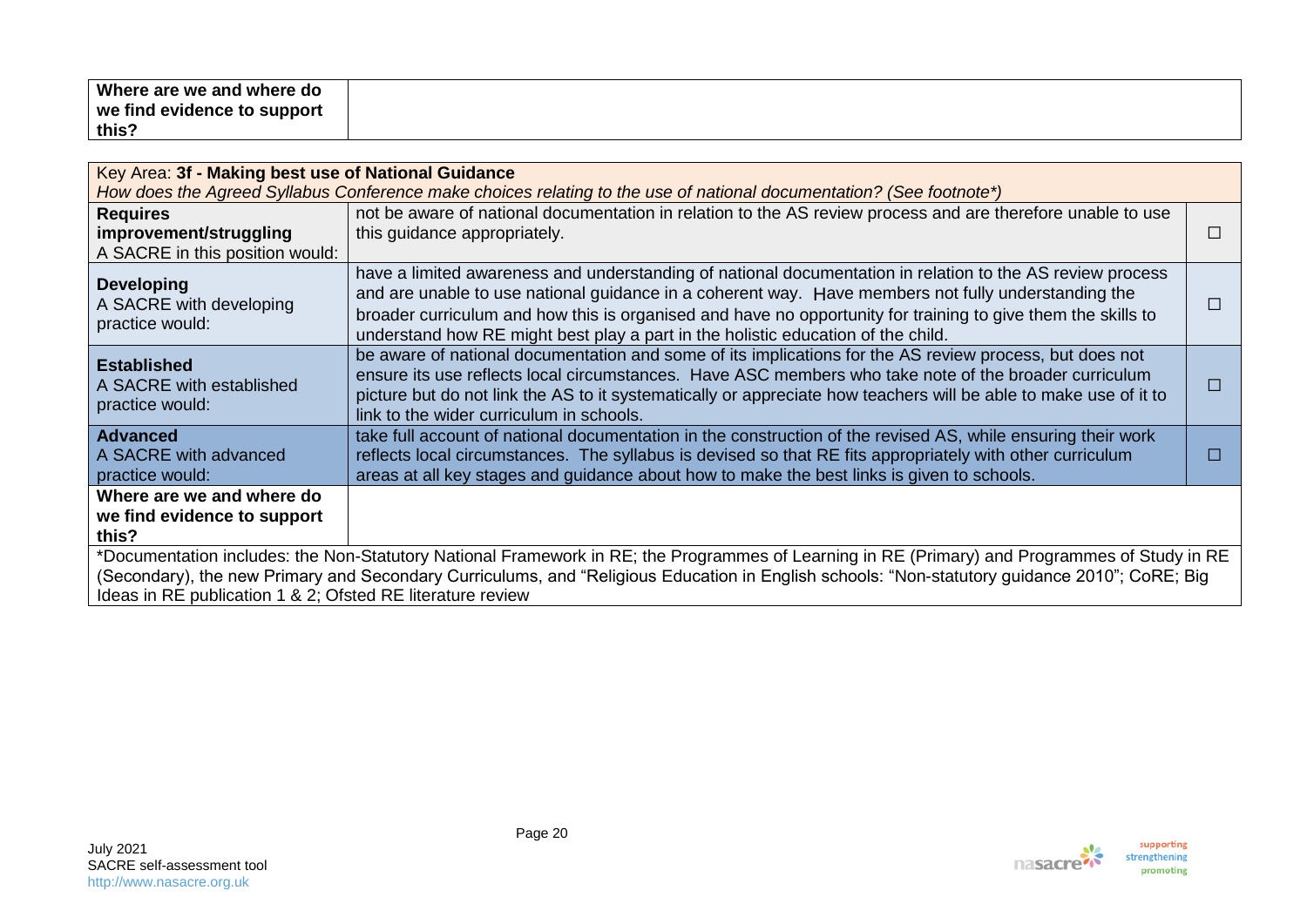**Barriers to success** 

**Areas for development/ Action points:**

- **For the SACRE**
- **For the LA**

**Date of review (1)** 

**Date of review (2)** 

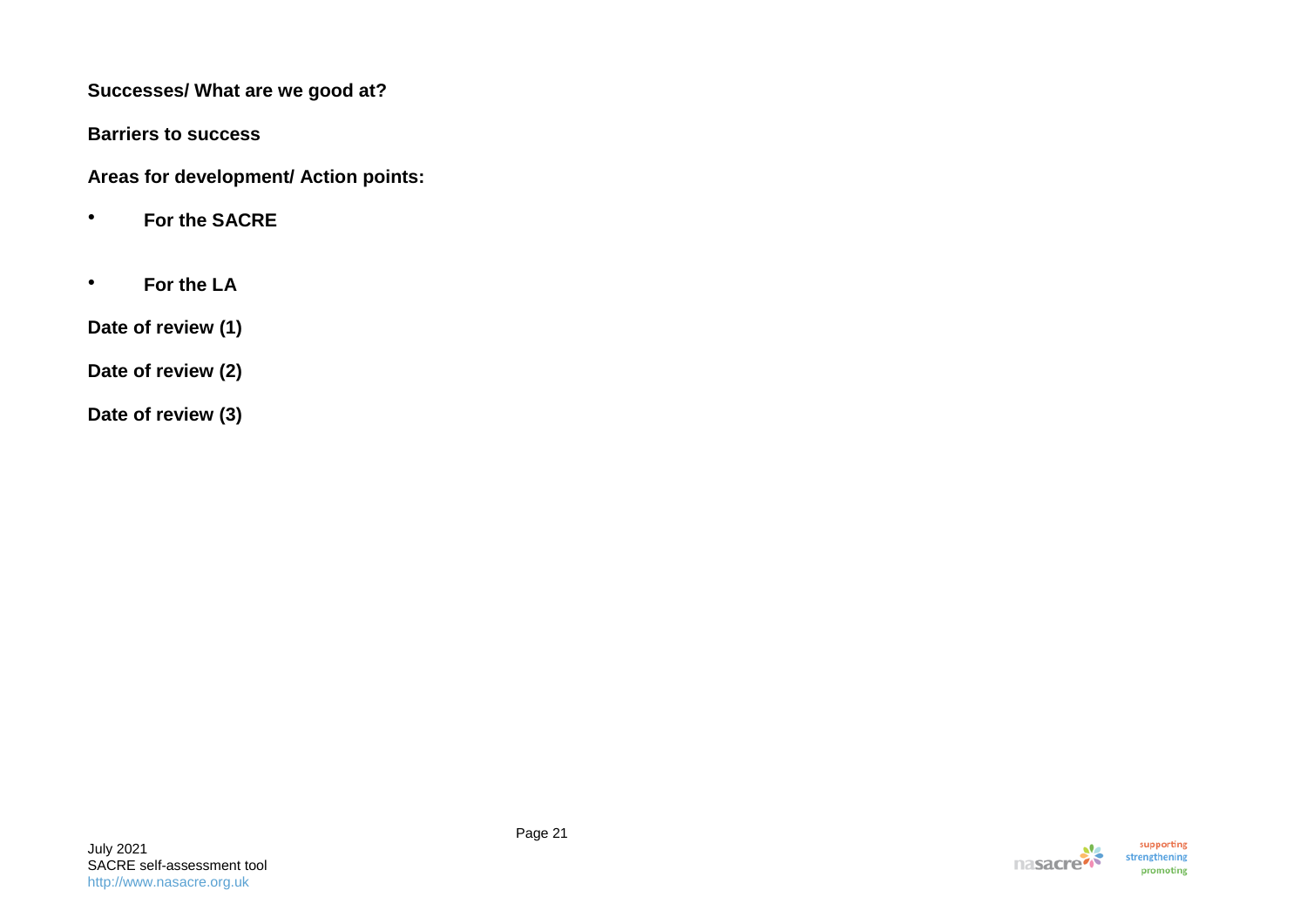## **Section 4. Collective Worship**

### *How effectively does the SACRE fulfil its responsibilities for the provision and practice of Collective Worship?*

Maintained schools are required to provide a daily act of Collective Worship for every pupil. In community schools not having a religious foundation, the acts of CW should be "wholly or mainly of a broadly Christian character", without being distinctive of any particular denomination. Part of a SACRE's role is to support the effective provision of CW in community schools and to advise the LA on issues related to provision and quality. It must also consider applications from headteachers in community schools that the requirement for CW to be wholly or mainly of a broadly Christian character be disapplied for some or all of the pupils in that school. SACRE 'determines' the appropriateness of that application and grants a 'determination' to those schools where the application is judged to be in the best interests of the pupils. All pupils in schools with determinations continue to have an entitlement to daily CW.

Key Area:**4a – Supporting pupil entitlement** *What strategies are in place to enable the SACRE to support the delivery of pupil entitlement in the LA's schools?* **Requires improvement/struggling** A SACRE in this position would: not have any knowledge regarding the provision of CW nor have any mechanism in place to gain such knowledge.  $\Box$ **Developing** A SACRE with developing practice would: be unaware of the issues facing schools in providing CW as part of the pupil entitlement. Provide little advice or support towards fulfilling pupil entitlement to CW. ☐ **Established** A SACRE with established practice would: understand local issues of delivering pupil entitlement and of the challenges schools face in providing CW. Provide some advice in support of delivering pupil entitlement. Seek to ensure that schools had access to, and advice on, appropriate resources for the delivery of CW.  $\Box$ **Advanced** A SACRE with advanced practice would: have a balanced and realistic overview of provision and its challenges across the LA. Provide or arrange for systematic support and guidance for schools experiencing difficulty in delivering pupil entitlement. Obtain feedback from schools to evaluate the impact of advice and support. Periodically review its strategies for supporting pupil entitlement.  $\Box$ **Where are we and where do we find evidence to support this?**

CW can be a rich and rewarding element of the curriculum as a whole and SACREs have the opportunity to enhance its quality by offering appropriate guidance and support.

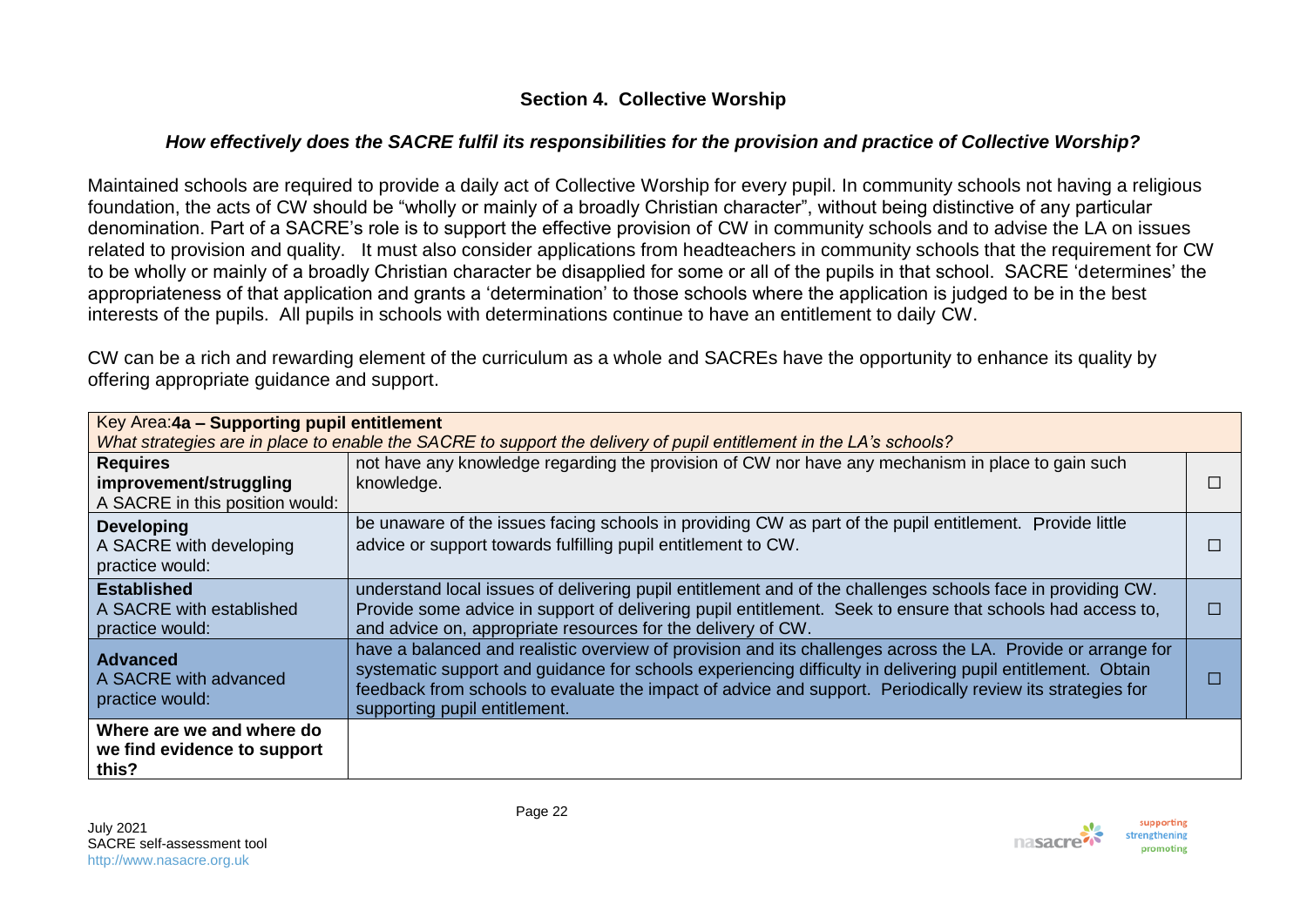| Key Area: 4b - Enhancing the quality of provision of collective worship                 |                                                                                                               |  |
|-----------------------------------------------------------------------------------------|---------------------------------------------------------------------------------------------------------------|--|
| How does SACRE seek to influence the quality of collective worship in the LA's schools? |                                                                                                               |  |
| <b>Requires</b>                                                                         | not be able to influence the quality of CW due to lack of support either from the LA or CW/RE professional.   |  |
| improvement/struggling                                                                  | Have no knowledge of what good quality CW in schools looks like.                                              |  |
| A SACRE in this position would:                                                         |                                                                                                               |  |
| <b>Developing</b>                                                                       | not be adequately supported by the LA / RE professional to promote quality provision of CW. Have agenda       |  |
| A SACRE with developing                                                                 | items about CW dominated by the issue of how SACRE obtains data. Have little understanding of the             |  |
| practice would:                                                                         | nature and potential of CW and of what effective provision in each school might be.                           |  |
| <b>Established</b>                                                                      | have occasional agenda items on CW, with some insight into how it is being delivered in the LA's schools.     |  |
| A SACRE with established                                                                | Understand what effective provision is, but SACRE members have little 'hands-on' experience of CW.            |  |
| practice would:                                                                         | Promote in-service support for teachers with responsibility for CW. Advise on enhancing quality of provision. |  |
|                                                                                         | have a good overview of quality of provision across the LA, with information from the LA and from             |  |
| <b>Advanced A SACRE with</b>                                                            | presentations by schools. Have first-hand experience of CW in schools. Disseminate good practice in           |  |
| advanced practice would:                                                                | consultation with schools and teachers. Sponsor an ongoing programme of in-service development, and           |  |
|                                                                                         | assist schools in evaluating and enhancing the quality of their provision.                                    |  |
| Where are we and where do                                                               |                                                                                                               |  |
| we find evidence to support                                                             |                                                                                                               |  |
| this?                                                                                   |                                                                                                               |  |

| Key Area: 4c - Responding to requests for determinations                                       |                                                                                                                                                                                                                                                                                                                                                                                                                                                            |  |
|------------------------------------------------------------------------------------------------|------------------------------------------------------------------------------------------------------------------------------------------------------------------------------------------------------------------------------------------------------------------------------------------------------------------------------------------------------------------------------------------------------------------------------------------------------------|--|
| How robust are SACRE's procedures for responding to requests from schools for a determination? |                                                                                                                                                                                                                                                                                                                                                                                                                                                            |  |
| <b>Requires</b><br>improvement/struggling                                                      | not have any understanding of what a determination is. Have no documentation for schools to use to make<br>application for a determination.                                                                                                                                                                                                                                                                                                                |  |
| A SACRE in this position would:                                                                |                                                                                                                                                                                                                                                                                                                                                                                                                                                            |  |
| <b>Developing</b><br>A SACRE with developing<br>practice would:                                | have had little or no experience of any requests for a determination, and have given at most only minimal<br>attention as to how it might respond to such a request, due to a lack of support provided to SACRE by the<br>LA via a professional officer. Found unprepared and at risk of making an unsound decision or giving<br>erroneous advice by a request for a determination.                                                                        |  |
| <b>Established</b><br>A SACRE with established<br>practice would:                              | be aware that schools have the option of requesting a determination, and that SACRE has a major role in<br>this process. Have provided some training to its members regarding determinations, either directly through<br>working on earlier requests, or through specific elements in developmental sessions. Responds in an<br>adequate but piecemeal fashion, when requested for a determination, without a systematic overview of this<br>area of work. |  |
| <b>Advanced</b>                                                                                | be fully equipped for responding to requests for determinations, with a good understanding of SACRE's<br>responsibilities. Have a well-established and effective framework for responding to requests, with which                                                                                                                                                                                                                                          |  |
| Page 23                                                                                        |                                                                                                                                                                                                                                                                                                                                                                                                                                                            |  |

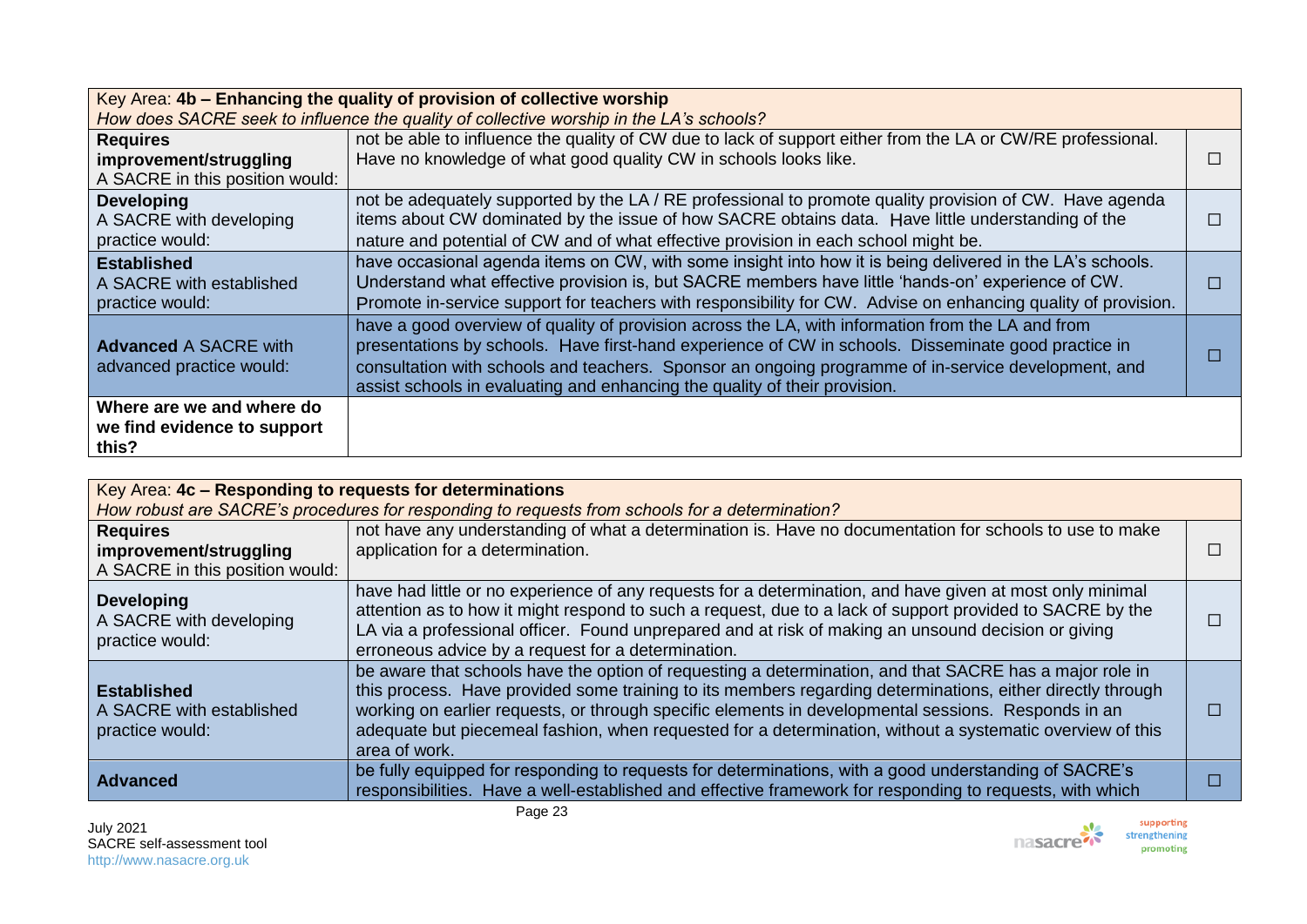| A SACRE with advanced<br>practice would:                          | members are familiar and comfortable. Meet a request with a judicious and well-informed appraisal of the<br>request by SACRE, leading to a sound decision communicated clearly to the school in a context of ongoing<br>advisory support. Periodically review all existing determinations together with keeping the guidance from the<br>RE professional. |  |
|-------------------------------------------------------------------|-----------------------------------------------------------------------------------------------------------------------------------------------------------------------------------------------------------------------------------------------------------------------------------------------------------------------------------------------------------|--|
| Where are we and where do<br>we find evidence to support<br>this? |                                                                                                                                                                                                                                                                                                                                                           |  |

**Barriers to success** 

**Areas for development/ Action points:**

- **For the SACRE**
- **For the LA**

**Date of review (1)** 

**Date of review (2)** 

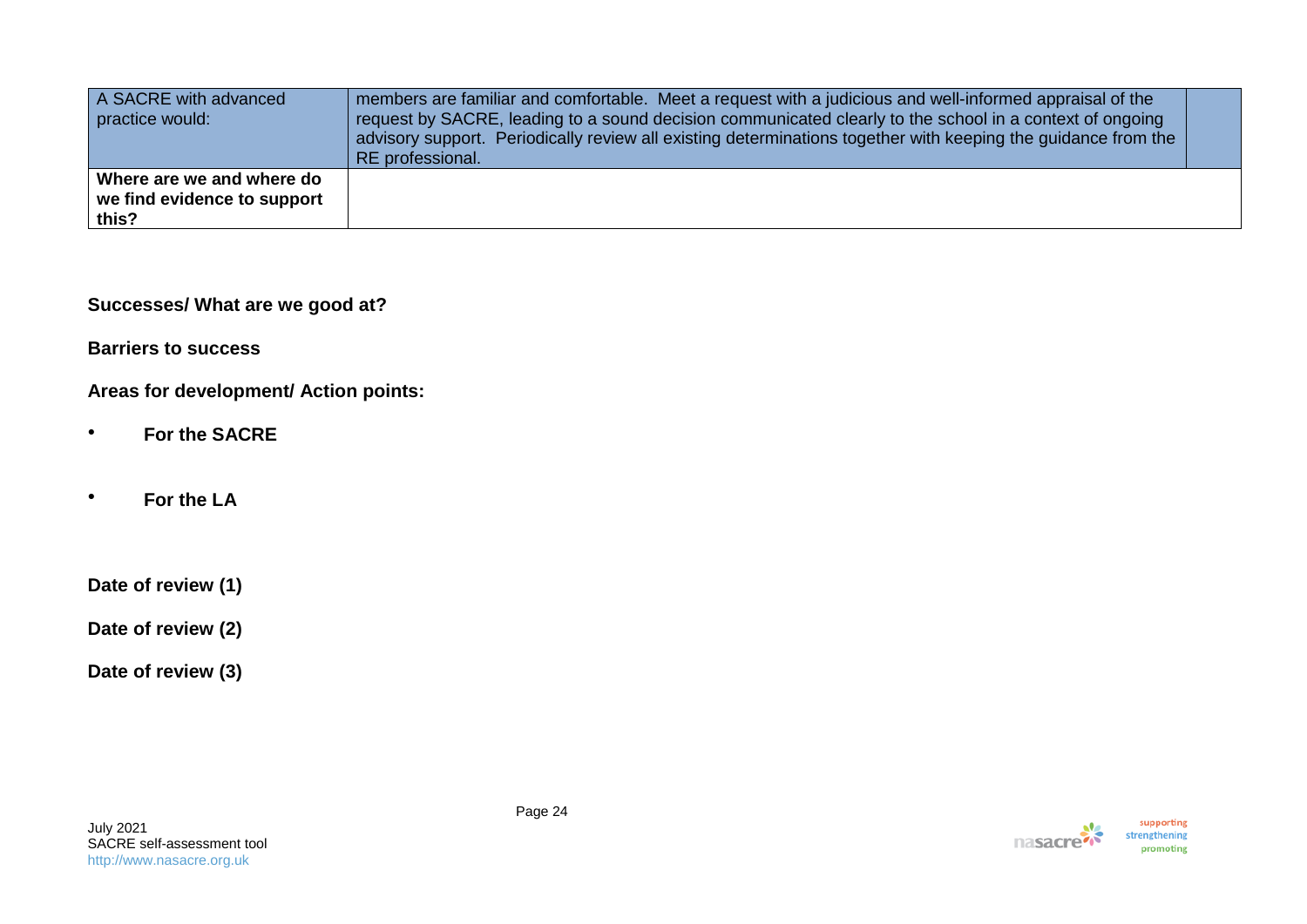## **Section 5: Contribution of SACRE to promoting cohesion across the community**

#### *How effectively does SACRE, in partnership with the Local Authority and the faith communities, contribute to the promoting of cohesion across the community?*

"By community cohesion, we mean working towards a society in which there is a common vision and sense of belonging by all communities; a society in which the diversity of people's backgrounds and circumstances is appreciated and valued; a society in which similar life opportunities are available to all; and a society in which strong and positive relationships exist and continue to be developed in the workplace, in schools and in the wider community"<sup>2</sup>.

Schools play a major role in helping to shape the future of our society, and the duty laid on each school to promote community cohesion is a significant part of that role. One of the most obvious and effective contributors to the community cohesion agenda is Religious Education. SACREs should take every opportunity to promote the contribution of RE to the community cohesion programmes in local schools. Where properly supported by the LA, SACREs themselves can act as powerful vehicles for promoting community cohesion in schools, in education more widely, and in the local community. SACREs should exemplify good practice in their internal relations and in the ways in which they go about their business. Advice on the contribution of SACREs and RE to community cohesion is given in the Guidance.

| Key Area: 5a - SACRE's membership<br>How representative is SACRE's membership of the local community? |                                                                                                                                                                                                                                    |  |
|-------------------------------------------------------------------------------------------------------|------------------------------------------------------------------------------------------------------------------------------------------------------------------------------------------------------------------------------------|--|
| <b>Requires</b><br>improvement/struggling<br>A SACRE in this position would:                          | rarely meet and its membership will include many vacancies. The LA needs to review its membership and<br>constitution in partnership with the SACRE and fulfil its obligations to convene an appropriately diverse<br><b>SACRE</b> |  |
| <b>Developing</b><br>A SACRE with developing<br>practice would:                                       | have a membership that is not necessarily strongly representative of the religious diversity of the local<br>community. Membership needs to be reviewed.                                                                           |  |
| <b>Established</b>                                                                                    | have membership that broadly reflects the religious diversity of the local community. This is regularly<br>reviewed by the SACRE in partnership with the LA particularly where there is a high mobility of communities.            |  |

 $<sup>2</sup>$  Alan Johnson, Secretary of State for Education and Skills, speaking in Parliament on 2 November 2006. Based on the Government and the Local Government</sup> Association's definition first published in Guidance on Community Cohesion, LGA, 2002 and resulting from the Cantle Report in 2001.

 $\overline{a}$ 

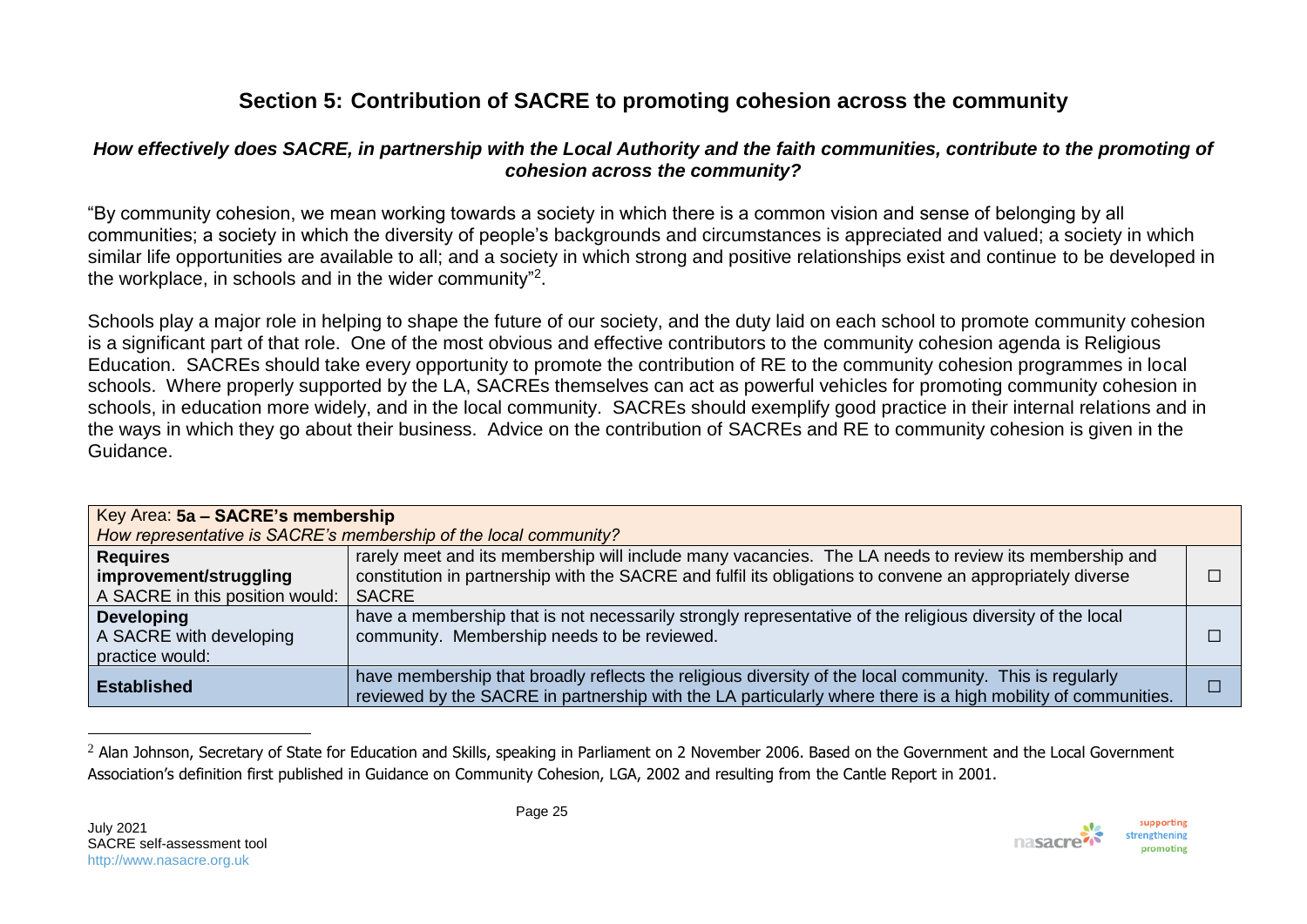| A SACRE with established<br>practice would:                       |                                                                                                                                                                                                                                                                                                                                                                                   |  |
|-------------------------------------------------------------------|-----------------------------------------------------------------------------------------------------------------------------------------------------------------------------------------------------------------------------------------------------------------------------------------------------------------------------------------------------------------------------------|--|
| <b>Advanced</b><br>A SACRE with advanced<br>practice would:       | have strong representation from all major local religious communities including different groups within the<br>same religious tradition (e.g. different Muslim or Christian communities). Endeavours to include<br>representation from small local faith communities and/or have links with national bodies that can broker<br>advice from those communities elsewhere in the UK. |  |
| Where are we and where do<br>we find evidence to support<br>this? |                                                                                                                                                                                                                                                                                                                                                                                   |  |

| Key Area: 5b SACRE's understanding of the local area                                                                |                                                                                                                                                                                                                                 |  |
|---------------------------------------------------------------------------------------------------------------------|---------------------------------------------------------------------------------------------------------------------------------------------------------------------------------------------------------------------------------|--|
| How much do SACRE members know and understand the local community in its religious, cultural and ethnic dimensions? |                                                                                                                                                                                                                                 |  |
| <b>Requires</b>                                                                                                     | meet rarely and this aspect of membership would not be an agenda item when they meet.                                                                                                                                           |  |
| improvement/struggling                                                                                              |                                                                                                                                                                                                                                 |  |
| A SACRE in this position would:                                                                                     |                                                                                                                                                                                                                                 |  |
| <b>Developing</b>                                                                                                   | have limited knowledge about the religious, cultural and ethnic diversity in the local area.                                                                                                                                    |  |
| A SACRE with developing                                                                                             |                                                                                                                                                                                                                                 |  |
| practice would:                                                                                                     |                                                                                                                                                                                                                                 |  |
| <b>Established</b>                                                                                                  | be provided with a detailed analysis of the religious and cultural diversity within the LA and therefore be well                                                                                                                |  |
| A SACRE with established                                                                                            | aware of different groups representing the diversity within the local area. Know about and have a                                                                                                                               |  |
| practice would:                                                                                                     | relationship with local interfaith groups and the work that they do in the locality.                                                                                                                                            |  |
| <b>Advanced</b>                                                                                                     | have detailed knowledge of the nature of the religious, ethnic and cultural diversity in the local area. Take<br>active steps to inform itself further about the distinctive needs and opportunities created by this diversity. |  |
| A SACRE with advanced                                                                                               | SACRE would have good liaison and seek to develop initiatives with local interfaith groups. Be aware of the                                                                                                                     |  |
| practice would:                                                                                                     | impact of this local context on schools and on the provision for RE and CW in those schools.                                                                                                                                    |  |
| Where are we and where do                                                                                           |                                                                                                                                                                                                                                 |  |
| we find evidence to support                                                                                         |                                                                                                                                                                                                                                 |  |
| this?                                                                                                               |                                                                                                                                                                                                                                 |  |

| Key Area: 5c – SACRE's engagement with the community cohesion agenda.                                                |                                                                                                             |  |
|----------------------------------------------------------------------------------------------------------------------|-------------------------------------------------------------------------------------------------------------|--|
| How much does SACRE understand the contribution which RE/CW can make to a schools' provision for community cohesion? |                                                                                                             |  |
| <b>Requires</b>                                                                                                      | have little or no grasp of what community cohesion means and little understanding of the contribution which |  |
| improvement/struggling                                                                                               | RE can make to the community cohesion agenda. Have no opportunity to promote RE's contribution to           |  |
| A SACRE in this position would:   cohesion.                                                                          |                                                                                                             |  |

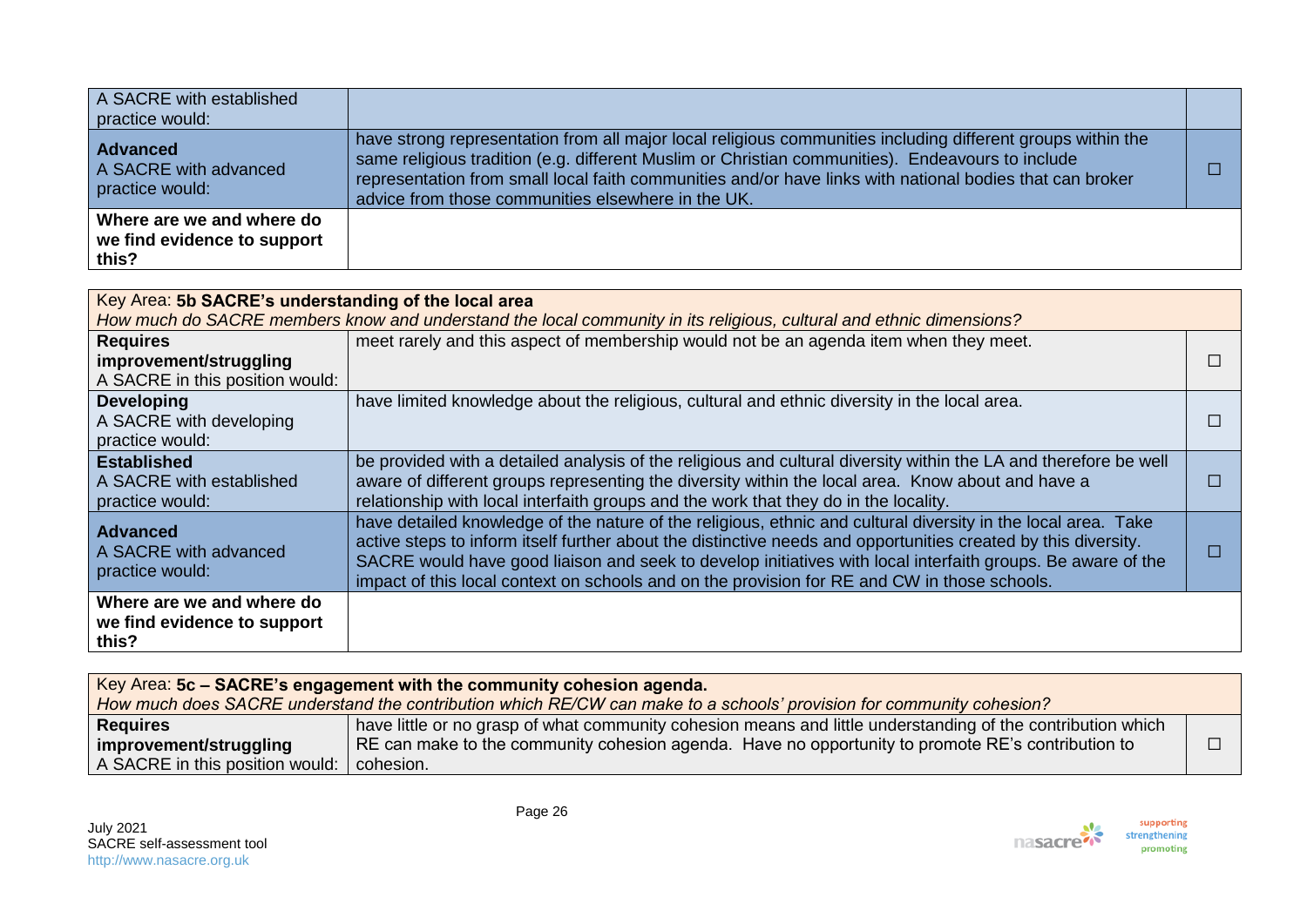| <b>Developing</b><br>A SACRE with developing<br>practice would:   | have a basic grasp of what community cohesion means and therefore a limited understanding of the<br>contribution which RE can make to the community cohesion agenda. Have little opportunity to promote RE's<br>contribution to cohesion.                                                                          |  |
|-------------------------------------------------------------------|--------------------------------------------------------------------------------------------------------------------------------------------------------------------------------------------------------------------------------------------------------------------------------------------------------------------|--|
| <b>Established</b><br>A SACRE with established<br>practice would: | have an understanding of what community cohesion means and the duty on schools to promote this.<br>Understand and have a clear commitment to the part RE can play in promoting community cohesion and<br>seek to promote this throughout its work.                                                                 |  |
| <b>Advanced</b><br>A SACRE with advanced<br>practice would:       | understand what community cohesion means and be clear about the duty on schools and the LA to promote<br>this. SACRE members appreciate their key role in promoting RE's contribution to the community cohesion<br>offer of its schools. SACRE would ensure this is explicit in the local AS and related guidance. |  |
| Where are we and where do<br>we find evidence to support<br>this? |                                                                                                                                                                                                                                                                                                                    |  |

| Key Area: 5d - SACRE's role within wider LA initiatives on community cohesion               |                                                                                                               |  |  |
|---------------------------------------------------------------------------------------------|---------------------------------------------------------------------------------------------------------------|--|--|
| How well is SACRE linked to or consulted about LA initiatives promoting community cohesion? |                                                                                                               |  |  |
| <b>Requires</b>                                                                             | be given no information about, or contact with, wider LA initiatives linked to the promotion of community     |  |  |
| improvement/struggling                                                                      | cohesion.                                                                                                     |  |  |
| A SACRE in this position would:                                                             |                                                                                                               |  |  |
| <b>Developing</b>                                                                           | be given little information about, or contact with, wider LA initiatives linked to the promotion of community |  |  |
| A SACRE with developing                                                                     | cohesion.                                                                                                     |  |  |
| practice would:                                                                             |                                                                                                               |  |  |
| <b>Established</b>                                                                          | be aware of some LA initiatives promoting community cohesion and have opportunity to discuss and              |  |  |
| A SACRE with established                                                                    | contribute to this work.                                                                                      |  |  |
| practice would:                                                                             |                                                                                                               |  |  |
| <b>Advanced</b>                                                                             | be a key partner and stakeholder in the work of the local authority in this area. Aware of local interfaith   |  |  |
| A SACRE with advanced                                                                       | groups and in regular communication with them to ensure opportunities to support high quality RE/CW in        |  |  |
| practice would:                                                                             | schools.                                                                                                      |  |  |
| Where are we and where do                                                                   |                                                                                                               |  |  |
| we find evidence to support                                                                 |                                                                                                               |  |  |
| this?                                                                                       |                                                                                                               |  |  |

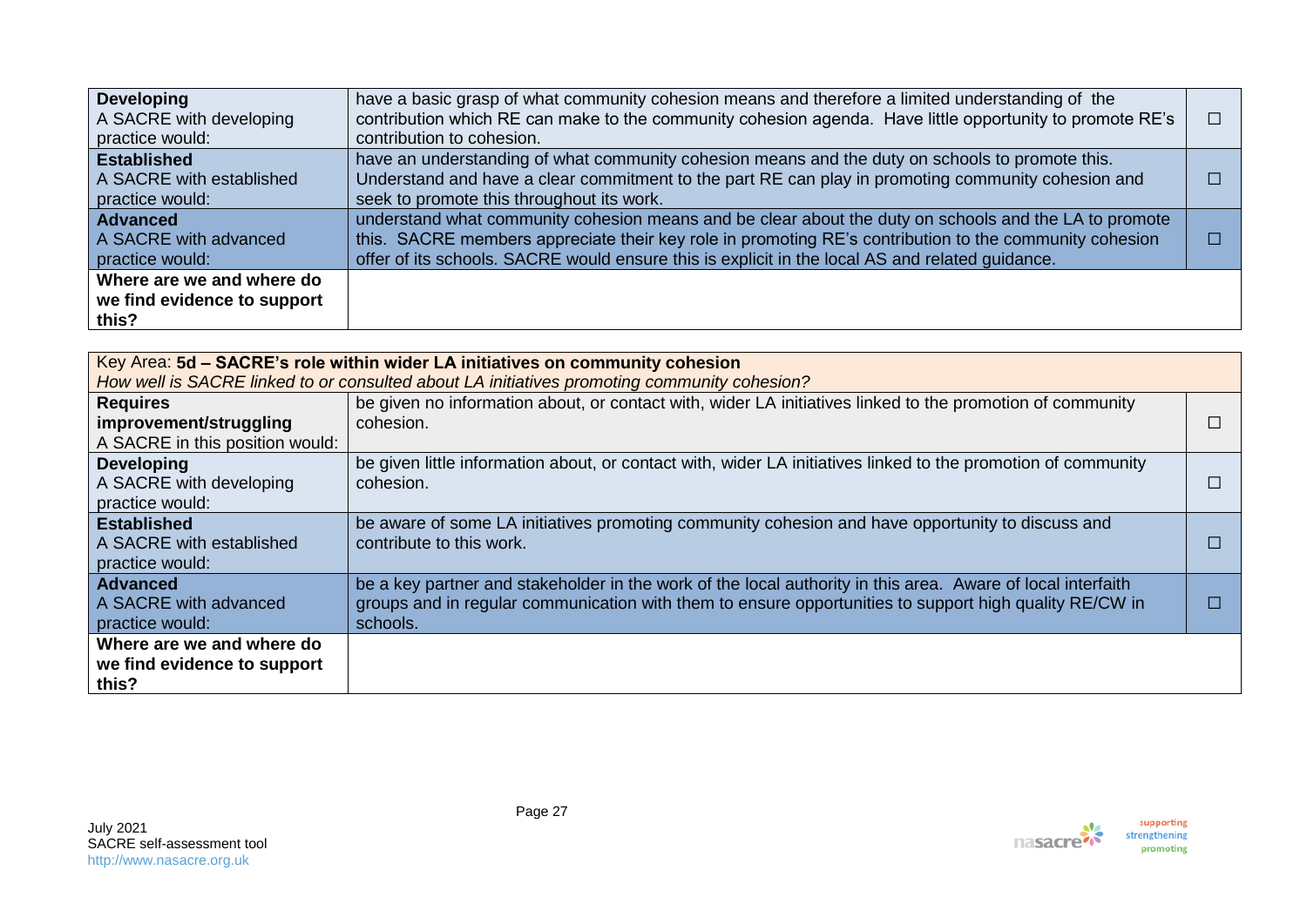**Barriers to success** 

**Areas for development/ Action points:**

- **For the SACRE**
- **For the LA**

**Date of review (1)** 

**Date of review (2)**